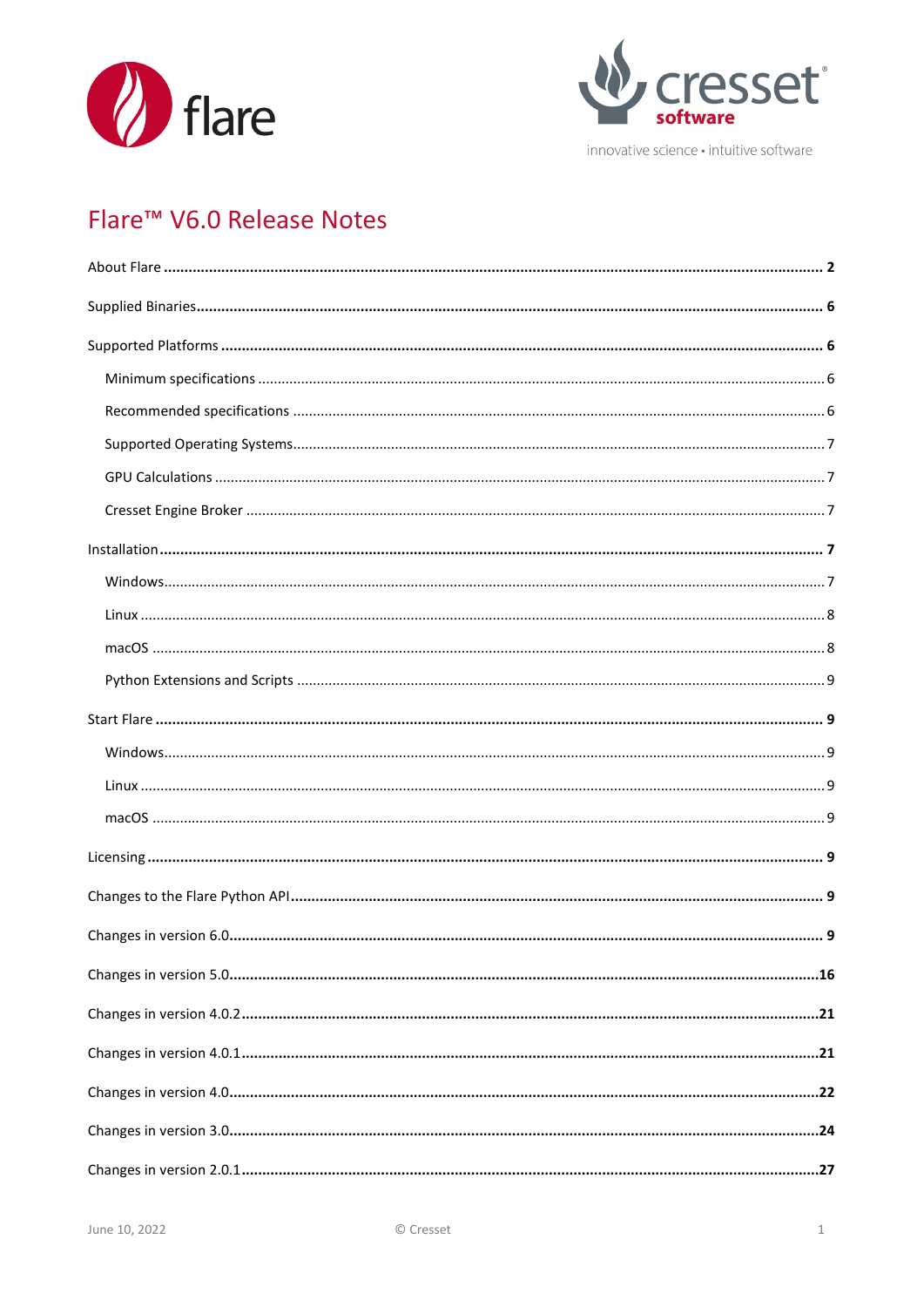# <span id="page-1-0"></span>About Flare

[Flare](https://www.cresset-group.com/flare/) is a comprehensive drug design platform including both structure-based and ligand-based methods. Capabilities in Flare V6.0 include:

- Smart import and handling of protein-ligand complexes
- Accurate and reliable protein preparation
- Ligand preparation, including enumeration of stereo centers, stripping of salts and protonation at pH 7
- Sequence alignment and superimposition
- Accurate docking using Lead Finder™
- Advanced ligand-based conformation hunt and alignment
- Pharmacophore building with FieldTemplater™
- Electrostatic Complementarity™ maps and score
- Protein interaction potentials
- Qualitative Structure-Activity Relationship analysis using Activity Atlas™ and Activity Miner™
- Quantitative SAR models of regression and classification using Field QSAR and machine learning methods
- Enumeration to generate libraries and arrays based on more than 50 popular synthetic chemistry reactions
- Quantum Mechanics calculations on ligands
- Free Energy Perturbation simulations
- Support for the Open Force Field
- Molecular Dynamics
- Automatic creation of custom torsional parameters for ligands in support of Dynamics, FEP ad GIST calculations
- 3D-RISM water analysis
- MD-based analysis of water thermodynamics with GIST
- Pocket detection to identify potential drug binding sites in the protein targets of interest
- WaterSwap analysis for ligand and binding site energetics
- Minimization of protein ligand complexes using XED and OpenMM
- The Flare Python™ API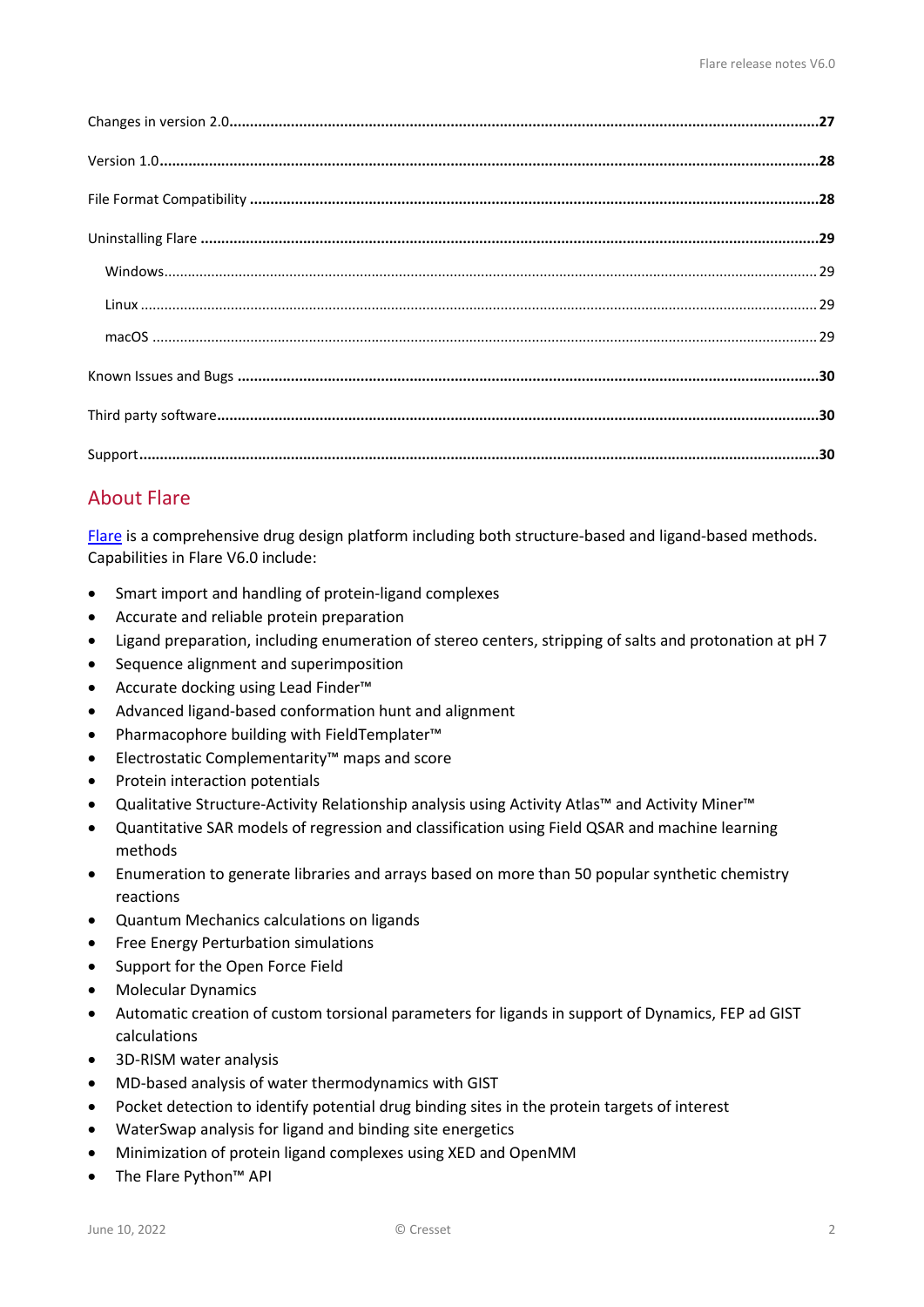Docking and scoring can be performed in Flare using the Lead Finder docking algorithm. <sup>1</sup> Lead Finder combines a genetic algorithm search with local optimization procedures, making this docking engine efficient in coarse sampling of ligand poses and following refinement of promising solutions. Three different scoring functions are employed and optimized for the accurate prediction of 3D docked ligand poses, protein-ligand binding energy and rank-ordering of active and inactive compounds in virtual screening experiments.

Ensemble docking is a module of Flare for considering active site flexibility when alternative active site conformations of the same protein are available. Docking is performed within a workflow which enables the inclusion of multiple proteins in the same docking run, each corresponding to a different conformation of the active site.

In both traditional and ensemble docking experiments, template docking is useful when you know the pose of a 'template' ligand and wish to use this information to bias the docking results for congeneric compounds. The molecules to be docked are aligned by substructure to the template ligand, and the aligned conformation is used to seed the docking run, generally leading to improved docking results.

Covalent docking is a module of Flare for predicting the binding pose and interactions of covalent inhibitors, a class of ligands which derive their activity by forming a covalent bond with the target while making at the same time a network of non-covalent interactions with the active site.

Ligand-based alignments can be used in Flare as a way to make meaningful comparisons across chemical series, and to generate sensible poses within a protein active site. Ligands can be aligned by using the ligand fields, by using shape properties or by using a common substructure. Using the fields gives a 'protein's view' of how the molecules would line up in the active site, generating ideas on how molecules with different structures could interact with the same protein. Using substructure or common shape properties shows how the fields around a single chemical series vary with activity. The Conformation Explorer can be used to inspect and analyze conformation populations generated by Flare.

In the absence of structural information about the protein target of interest, FieldTemplater can be used to build informative hypotheses of bioactive conformation, more informative and detailed than traditional pharmacophores.

Flare calculates and displays protein interaction potentials (protein fields) based on Cresset's XED force field.<sup>2,3</sup> This methodology is extremely useful to understand the electrostatic environment of the active site of a protein, comparing protein and ligand electrostatics to improve new molecule design. Protein interaction potentials can also be used to analyze the active site of closely related proteins, to understand how subtle changes in the 3D conformation of the proteins, or in the protein sequence, can influence the electrostatic patterns of the active site. The analysis of the electrostatic patterns of a protein family using protein fields is also useful to inform the design of more selective ligands.

The Electrostatic Complementarity<sup>4</sup> coloring and scoring functions within Flare are an extension of the protein interaction potential functions. They provide a detailed map and a quantitative score of how well the electrostatics of one or more ligand(s) matches that of the protein active site and can accordingly prove invaluable for the understanding of ligand binding, SAR and the design of new molecules that target the protein.

Activity Miner is designed to enable the rapid navigation of complex SAR, highlighting key activity changes by analyzing activity and selectivity cliffs. Multiple views of the data are generated to help you find key molecule pairs in your SAR. For each pair, Activity Miner shows you how the electrostatic and shape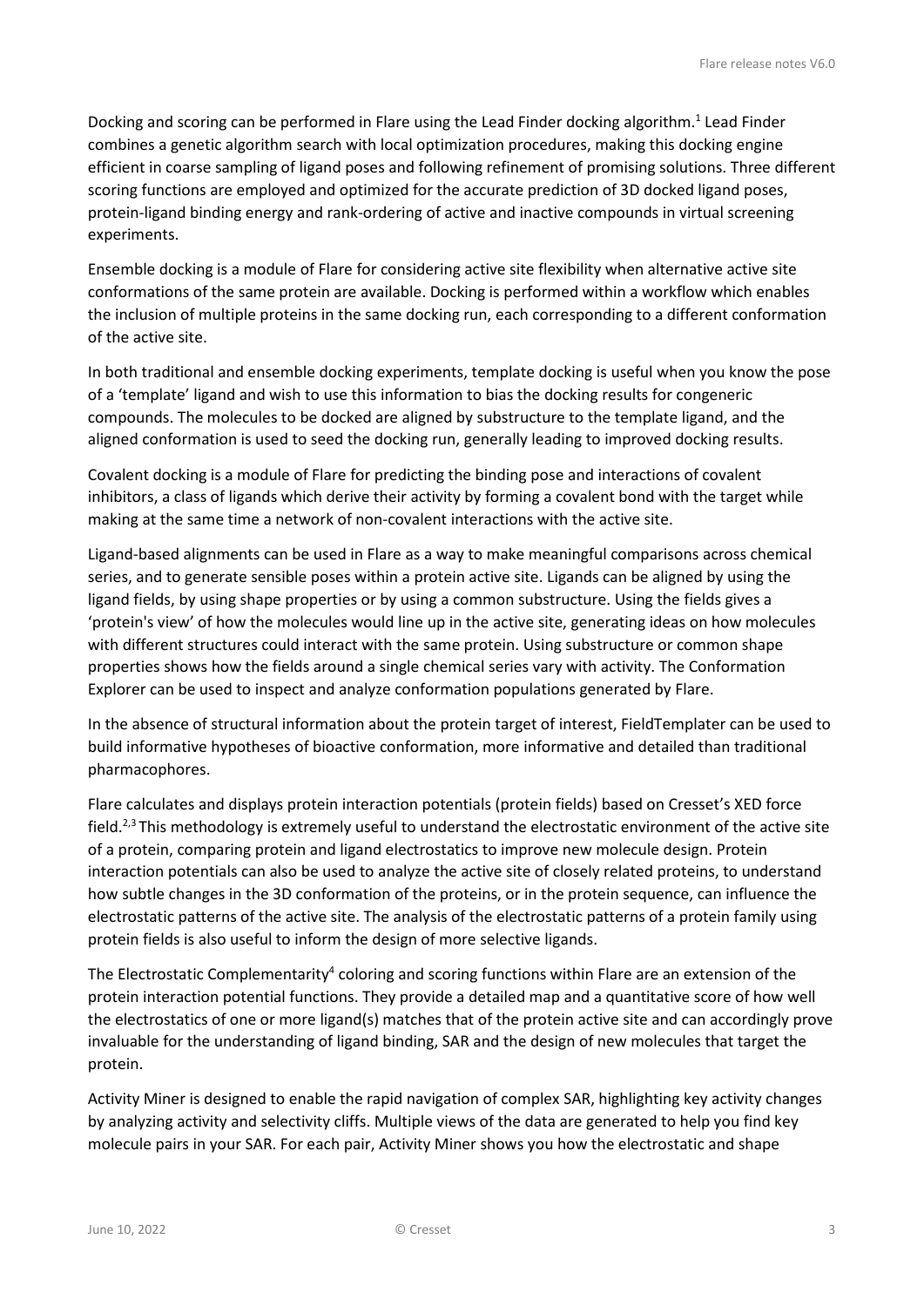properties differ, building an understanding of how to design better compounds with better properties. The different views enable you to focus on different aspects of your SAR.

Activity Atlas is a probabilistic method of qualitatively analyzing the Structure-Activity Relationships (SAR) of a set of aligned compounds as a function of their electrostatic and shape properties. The method uses a Bayesian approach to take a global view of the data in a qualitative manner. Results are displayed using Flare visualization capabilities to gain a better understanding of the electrostatics, hydrophobics and shape features which underlie the SAR of your set of compounds.

Predictive quantitative SAR models can be built in Flare using either Field QSAR (Flare's implementation of 3D-QSAR) or machine learning methods for regression and classification. The models can be built using either Cresset 3D descriptors, modelling the electrostatics and shape of aligned ligands, or built-in/custom 2D descriptors.

Enumeration in Flare is based on the RDKit enumeration method<sup>5,6</sup> and can be used to enumerate arrays and libraries of small-medium size (up to approximately 10K) from the Flare GUI, while larger libraries can be enumerated by saving the output to disk.

Quantum Mechanics (QM) calculations in Flare are based on the PSI4 implementation<sup>7</sup> and can be used to perform geometry optimization and single-point energy calculations on individual ligands, conformations and poses, to compute and display the molecular electrostatic potential of ligands, and to generate the QM torsion profile for selected ligand torsions.

Free Energy Perturbation (FEP) calculations allow for the prediction of relative binding affinity changes within a congeneric ligand series. In these calculations a molecule is gradually converted into a structurally closely related analogue via a non-physical ('alchemical') pathway. By assessing the free energy difference (ΔΔG) between the end states of such transformations, accuracies of about 1 kcal/mol compared to experimental values can be achieved for large datasets. FEP in Flare is developed in collaboration with Julien Michel *et al.8* at the University of Edinburgh.

Molecular Dynamics using OpenMM<sup>9</sup> can be used to study the conformational changes of proteins and the stability of ligand-protein complexes.

For dynamics and free energy calculations, Flare provides both the AMBER GAFF family of force fields and also the new Open Force Field. The Open Force Field version 2 and 1 releases ('Sage' and 'Parsley') are shipped with Flare, and it is simple to add new releases from the OFF consortium as and when they are available. For the Open force field, it is possible to compute custom torsional potentials using the ANI-2X method. 10

3D-RISM water analysis,<sup>11</sup> based on the XED force field, investigates the location and stability of water molecules in your protein. This information can be used to identify energetically unfavorable ('unhappy') molecules which should be possible to displace from the active site by designing a ligand with the correct shape and electrostatic features. Incorporating energetically favorable ('happy') water molecules in the analysis of the active site using protein interaction potentials will lead to a better understanding of the electrostatic requirements of ligand-protein interaction, and to improved ligand design.

 $GIST<sup>12,13</sup>$  water analysis generates a detailed map of water thermodynamics in the vicinity of a solute such as a protein, which can be used to decide whether the water at a given location is favorable or not compared to the bulk distribution. This information can be used to assess the 'druggability' of a protein active site as well as the stability of bridging water molecules.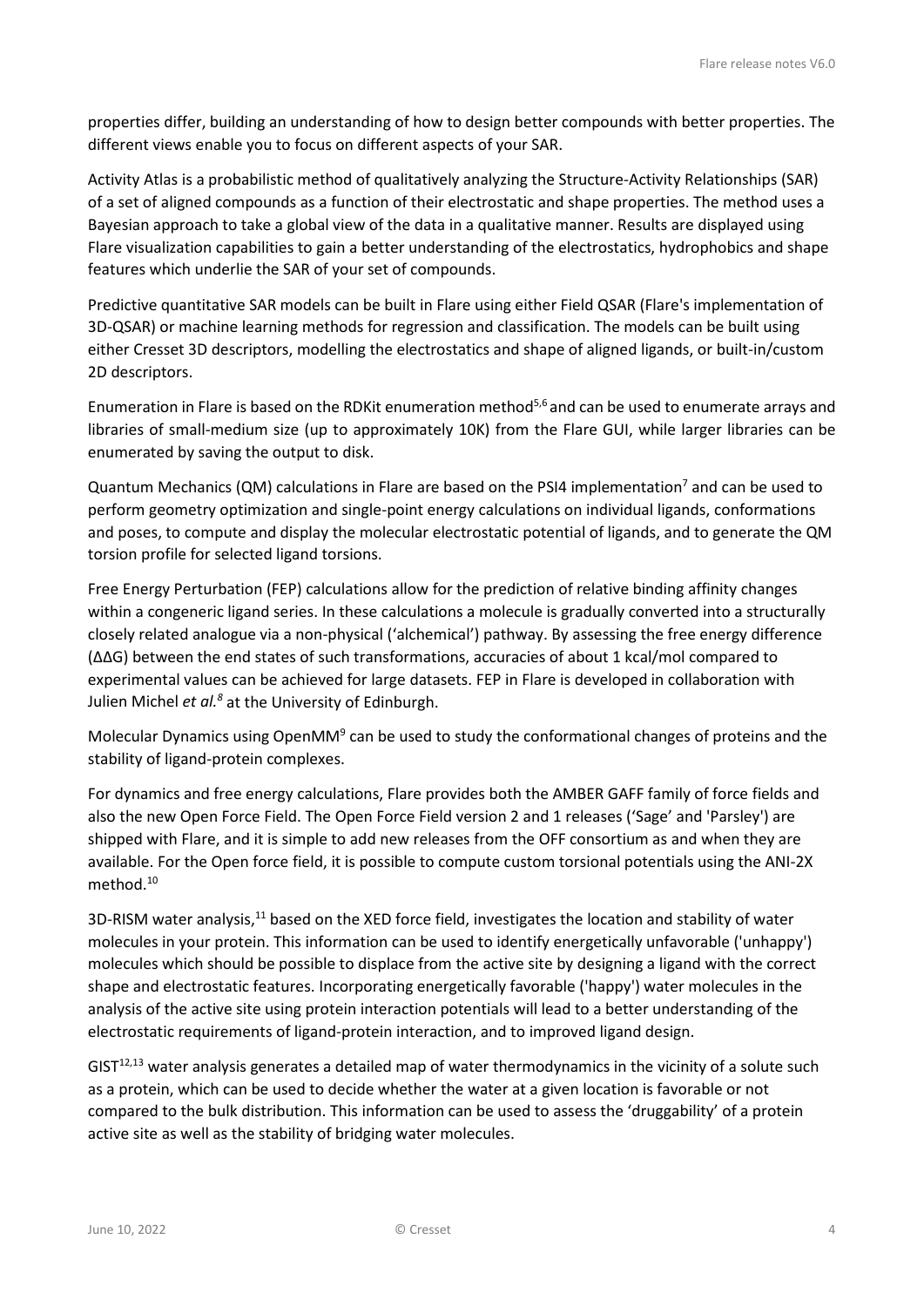Pocket Detection in Flare is based on the fpocket<sup>14</sup> and MDpocket<sup>15</sup> methods, and can be used to identify and characterize pockets and cavities within a protein structure, enabling the identification of possible drug binding active sites, water binding pockets, channels and small cavities, large solvent-exposed sites.

WaterSwap<sup>16,17</sup> is a Monte Carlo technique for investigating ligand-protein interactions, which allows the calculation of absolute protein-ligand binding free energies from first principles, condensed-phase simulations. This method, developed by Chris Wood *et. al.* at the University of Bristol, is fully integrated into Flare. Flare also supports advanced processing solutions for remote calculation.

The Flare Python API enables Flare functionality to be accessed from Python and for you to customize the Flare interface. Python scripts can be run from the Flare graphical user interface (GUI) or by the command line pyflare.

- 1. O. V. Stroganov *et al.*, Lead Finder: an approach to improve accuracy of protein-ligand docking, binding energy estimation, and virtual screening, *J. Chem. Inf. Model*. **2008**, *48*, 2371-2385
- 2. J. G. Vinter, Extended electron distributions applied to the molecular mechanics of some Intermolecular Interactions, *J. Comput.-Aided Mol. Des*. **1994**, *8*, 653-668
- 3. J. G. Vinter, Extended electron distributions applied to the molecular mechanics of intermolecular interactions II - Organic Complexes, *J. Comput.-Aided Mol. Des.* **1996**, *10*, 417-426
- 4. M. R. Bauer and M. D. Mackey, Electrostatic complementarity as a fast and effective tool to optimize binding and selectivity of protein–ligand complexes, *J. Med. Chem.* **2019,** *62*, 3036 -3050
- 5. [https://www.rdkit.org/docs/RDKit\\_Book.html#chemical-reaction-handling](https://www.rdkit.org/docs/RDKit_Book.html#chemical-reaction-handling)
- 6. M. Hartenfeller et al., A collection of robust organic synthesis reactions for in silico molecule design, *J. Chem. Inf. Model.* **2011**, 51, 12, 3093–3098
- 7. <http://www.psicode.org/>
- 8. M. Kuhn *et al*.[, Assessment of binding affinity via alchemical free-energy calculations](https://doi.org/10.1021/acs.jcim.0c00165)*, J. Chem. Inf. Model.*, **2020**, *60*, 3120-3130
- 9. <http://openmm.org/>
- 10. C. Devereux *et al.*, Extending the applicability of the ANI deep learning molecular potential to sulfur and halogens, *J. Chem. Theory Comput*. **2020**, 16,7, 4192–4202
- 11. R. Skyner *et al.*, A review of methods for the calculation of solution free energies and the modelling of systems in solution, *Phys. Chem. Chem. Phys.* **2015**, *17*, 6174-6191
- 12. T. Lazaridis, Inhomogeneous fluid approach to solvation thermodynamics. 1. Theory *J. Phys. Chem*. **1998**, 102, 3531–3541
- 13. C. Nguyen, M. K. Gilson, T. Young, Structure and thermodynamics of molecular hydration via grid inhomogeneous solvation theory, ArXiv 11084876 Phys Q-Bio. **2011**
- 14. V. Le Guilloux *et al.*, Fpocket: An open source platform for ligand pocket detection, *BMC Bioinformatics* **2009**, 10, 168
- 15. P. Schmldtke *et al.*, MDpocket: open-source cavity detection and characterization on molecular dynamics trajectories, *Bioinformatics* **2011**, 27, 3276-85
- 16. C. J. Woods *et al.*, A water-swap reaction coordinate for the calculation of absolute protein-ligand binding free energies, *J. Chem. Phys.* **2011**, *134*, 02B611,
- 17. C. J. Woods *et al.*, Rapid decomposition and visualisation of protein-ligand binding free energies by residue and by water, *Farad. Discuss.* **2014**, *169*, 477-499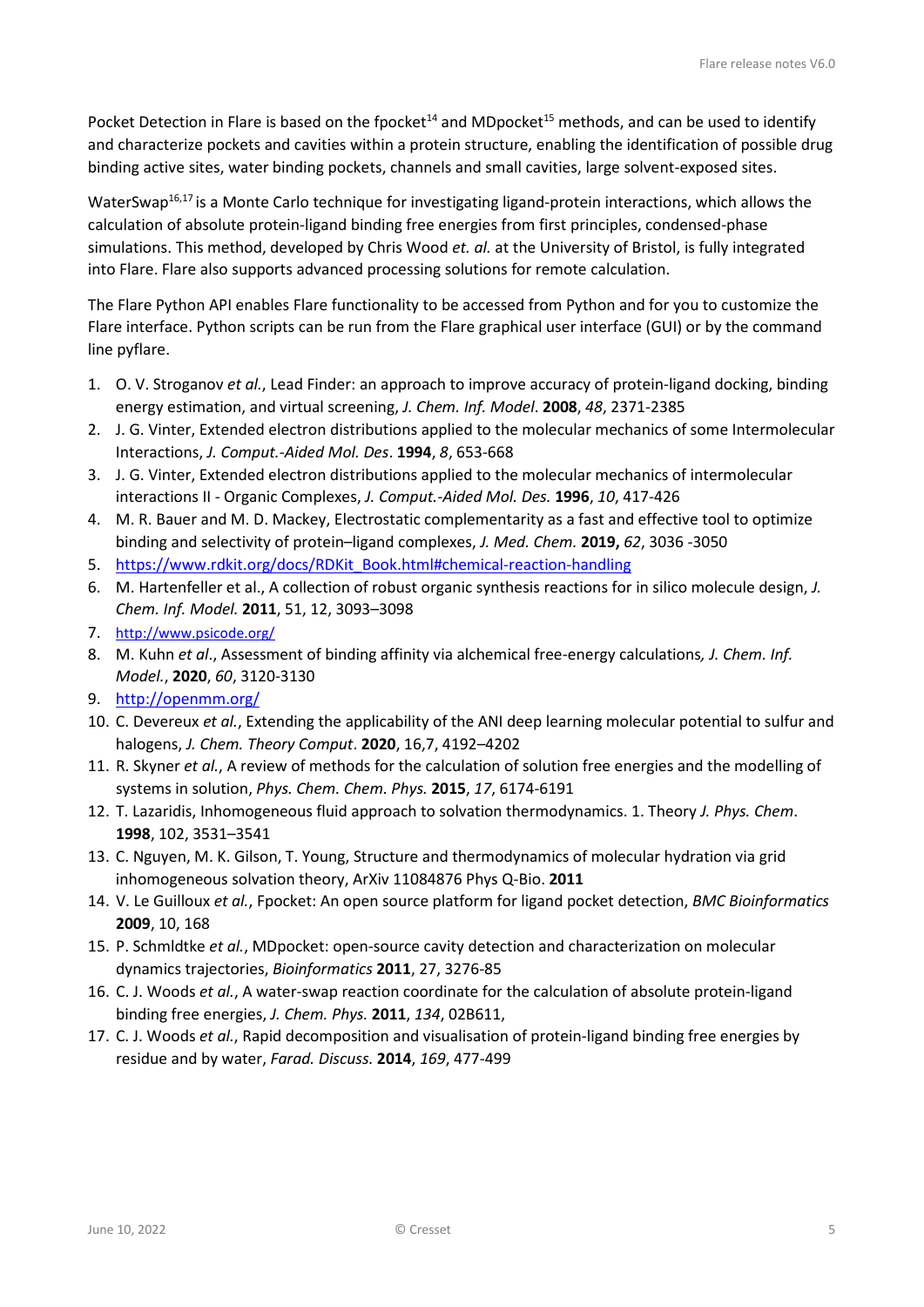# <span id="page-5-0"></span>Supplied Binaries

Flare functionality is delivered through a graphical user interface (GUI) with two interlinked binaries (Flare, FieldEngine). However, the GUI will call other binaries to perform specific tasks.

| <b>Flare</b> | The main graphical interface for Flare                                                                                                                                                                                                                                                                                                                                                                                                                                                                                                                                                       |
|--------------|----------------------------------------------------------------------------------------------------------------------------------------------------------------------------------------------------------------------------------------------------------------------------------------------------------------------------------------------------------------------------------------------------------------------------------------------------------------------------------------------------------------------------------------------------------------------------------------------|
| pyflare      | Python scripts can be run from Flare GUI or by the pyflare command line tool. This binary<br>gives you access to all Flare methods directly from the command line enabling you to<br>automate and script your workflows.                                                                                                                                                                                                                                                                                                                                                                     |
|              | Scripts which allow Flare methods to be run from the command line are available in the<br>'pyflare-scripts' directory within Flare's installation directory. You can find a description<br>of each script and examples of application in the README file in the same directory.<br>The scripts can also be downloaded from https://gitlab.com/cresset/flare-python-<br>pyflare.                                                                                                                                                                                                              |
| FieldEngine  | The calculation engine for Flare. FieldEngine is started directly by the primary interface to<br>perform specific calculation tasks. By default, one FieldEngine binary is started for each<br>CPU core on the host machine (but this can be reconfigured in the application<br>preferences). The applications communicate with the FieldEngine using a TCP/IP protocol<br>that can cause network access warnings in some situations.<br>The FieldEngine process can be run on a remote machine with communication managed<br>through a variety of methods including Cresset Engine Broker™. |

# <span id="page-5-1"></span>Supported Platforms

The minimum specifications are suitable for Flare Essentials and Flare Designer users working with a modest number of molecules. Flare Designer users working with large number of molecules and Flare Professional users (Flare LigandPro, Flare StructurePro and Flare Pro+ licensing levels) should regard the recommended specifications as a minimum.

### <span id="page-5-2"></span>Minimum specifications

| <b>Hardware</b> | <b>Specifications</b>            |
|-----------------|----------------------------------|
| RAM             | 6GB                              |
| Processor       | Intel i7 processor or equivalent |
| Disk space      | 10GB                             |

# <span id="page-5-3"></span>Recommended specifications

| <b>Hardware</b> | <b>Specifications</b>                        |  |
|-----------------|----------------------------------------------|--|
| RAM             | 16GB (32GB if running local QM calculations) |  |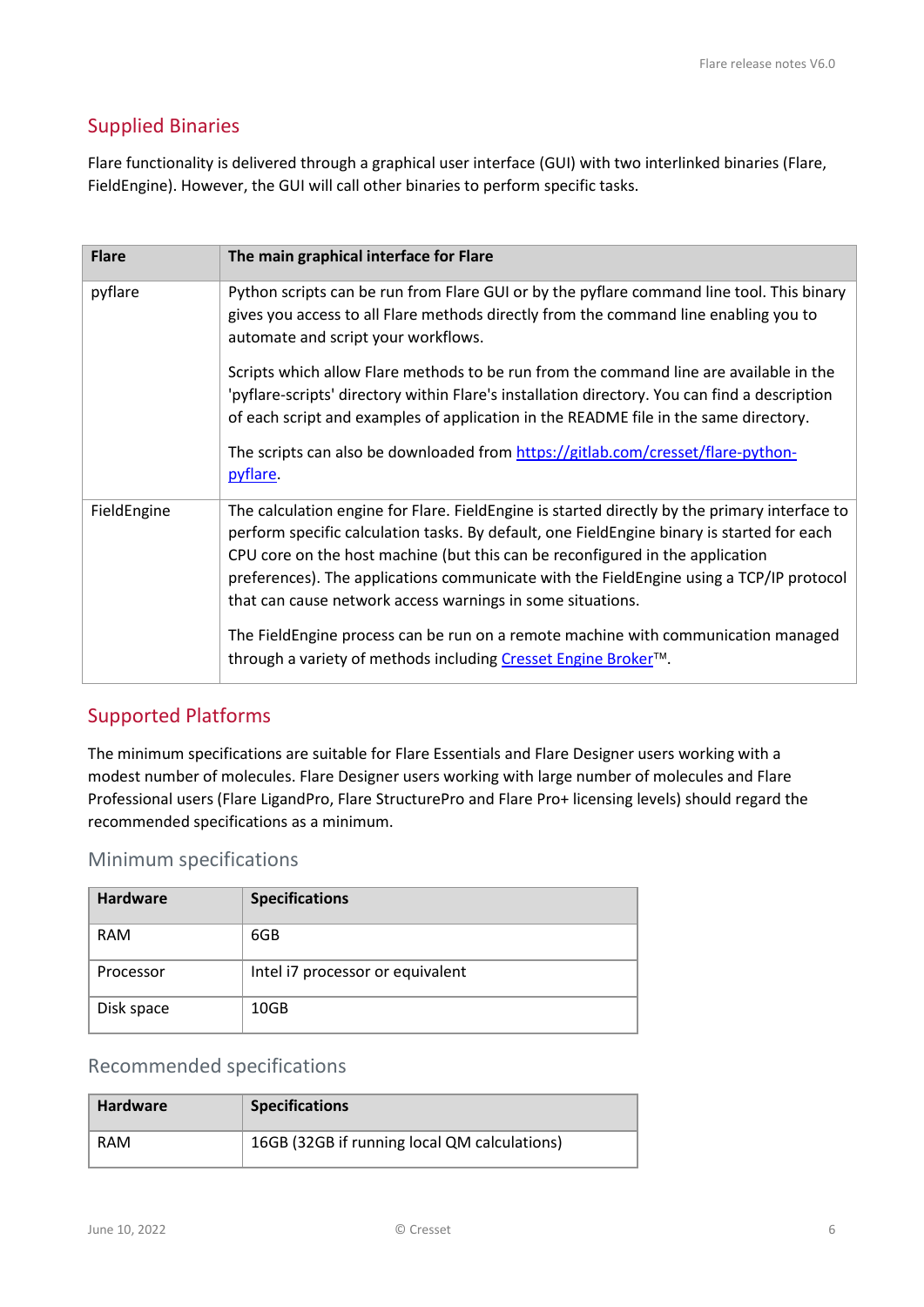| Processor  | Intel i7 processor or equivalent |
|------------|----------------------------------|
| Disk space | 10GB                             |

### <span id="page-6-0"></span>Supported Operating Systems

Flare is supplied as 64bit binaries for Windows®, macOS® and Linux®.

| Windows <sup>®</sup> | $macOS^{\circledR}$ | Linux <sup>®</sup>         |
|----------------------|---------------------|----------------------------|
| Windows 10           | macOS Monterey 12   | Red Hat Enterprise Linux 7 |
|                      |                     | Red Hat Enterprise Linux 8 |

Alternative operating systems for Flare include macOS 11 and Windows 11.

In addition:

- Running FEP calculations is only supported on Linux
- QM calculations are only supported on Windows and Linux: additionally, local calculations of QM single-point energy in water or organic solvent are only supported on Linux
- Automatic creation of custom torsion parameters for small molecules is only supported on Windows and Linux
- Running WaterSwap calculations is only supported on Linux

### <span id="page-6-1"></span>GPU Calculations

Flare's Dynamics, GIST and FEP calculations require GPUs which support OpenCL or NVIDIA CUDA®.

Flare V6 supports CUDA versions 9.2, 10.0, 10.2 and 11.3 on Windows and Linux. To use CUDA, the NVIDIA GPU drivers must also be installed: the minimum required version of NVIDIA GPU drivers is detailed at <https://docs.nvidia.com/cuda/cuda-toolkit-release-notes/index.html#title-new-features>

### <span id="page-6-2"></span>Cresset Engine Broker

Flare calculations can run on remote machines with communication managed through a variety of methods including the [Cresset Engine Broker.](https://www.cresset-group.com/software/cresset-engine-broker/) With Flare V6, the supported version of the Cresset Engine Broker is V3.0.

### <span id="page-6-3"></span>Installation

Platform-dependent installation instructions are given below and at [https://www.cresset](https://www.cresset-group.com/support/support-resources/installing-desktop-applications)[group.com/support/support-resources/installing-desktop-applications.](https://www.cresset-group.com/support/support-resources/installing-desktop-applications)

### <span id="page-6-4"></span>Windows

In V6, we have updated Flare to use Windows Installers (.msi files), replacing the .exe installers used in previous versions, to facilitate the installation of the application in corporate environments. If you have a previous version of Flare installed, is it recommended to remove it using the standard 'Apps & Features' Windows tool before installing Flare V6 (see 'Uninstalling Flare' for instructions).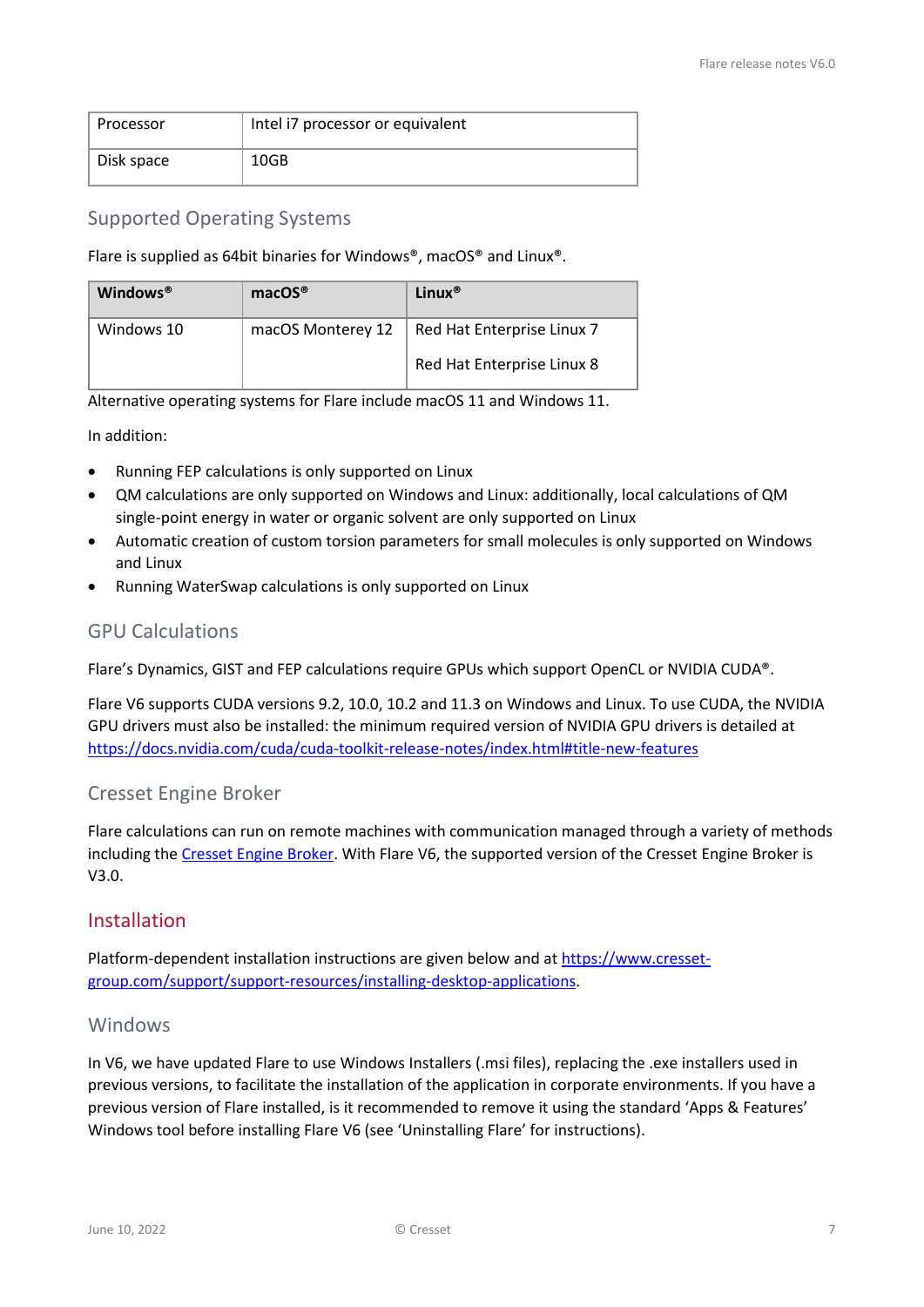#### Standard installation

- 1. Browse to the Windows folder of the Flare distribution media (or locate the installer in your Downloads folder) and double click the .msi installer file.
- 2. Follow the on-screen instructions.

#### Silent installation

Flare can be installed silently using one of the following commands.

1. To install in the default folder:

msiexec.exe /I Flareinstaller\_64bit\_<vers>.msi /q

2. To install in a specified folder:

```
msiexec.exe /I Flareinstaller_64bit_<vers>.msi /q 
INSTALLDIR="C:\Program Files\Flare"
```
#### <span id="page-7-0"></span>Linux

1. Install the packages required for running Flare:

#### **RHEL 7 and CentOS 7**

```
yum install mesa-libGLU libXScrnSaver xcb-util-keysyms xcb-util-
renderutil xcb-util-image xcb-util-wm nss
```
#### **RHEL 8 and CentOS Stream 8**

```
dnf install mesa-libGLU libXScrnSaver libnsl xcb-util-keysyms xcb-
util-renderutil xcb-util-image xcb-util-wm nss
```
#### **Debian and Ubuntu**

apt-get install libglu1-mesa libxss1 libxcb-xinerama0

- 2. Browse to the Linux folder of the Flare distribution media (or locate the installer in your Downloads folder).
- 3. Install the Flare re-locatable rpm package using one of the command lines below (where <vers> is the version number,  $\langle \text{arch} \rangle$  is the architecture and  $\langle \text{path} \rangle$  is install location ( $\langle \text{opt} \rangle$  by default):

```
yum install cresset-flare-<vers>-1.<arch>.rpm
```
or

```
rpm -U [--prefix <path>] cresset-flare-<vers>-1.<arch>.rpm
```
4. Alternatively, unpack the supplied  $\tan xz$  file to a suitable location (e.g. \$HOME or /usr/local or /opt).

#### <span id="page-7-1"></span>macOS

- 1. Open the supplied disc image.
- 2. Drag the Flare icon onto the Applications icon to install the application in the Applications folder.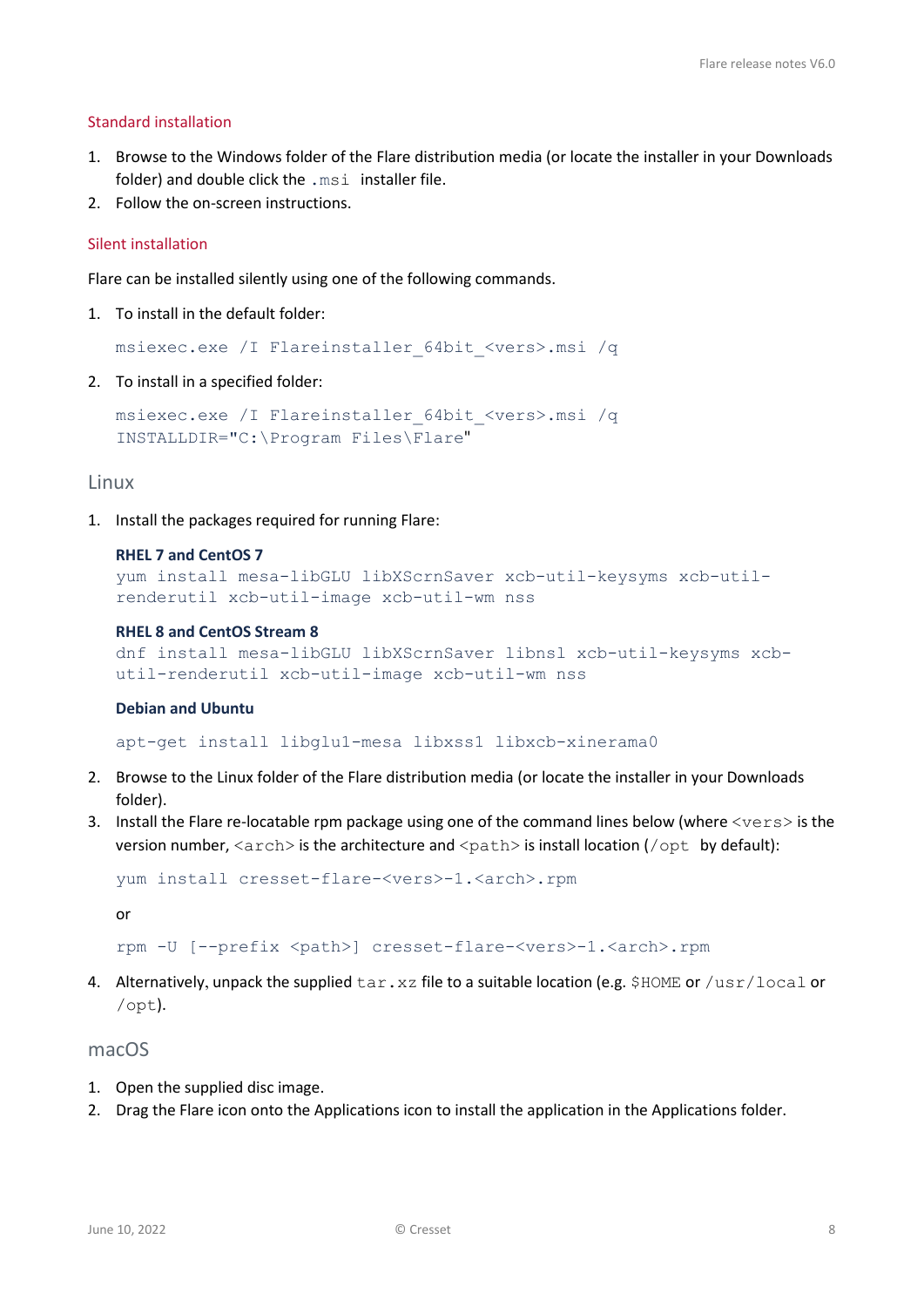# <span id="page-8-0"></span>Python Extensions and Scripts

Python extensions are available to add useful functionality to Flare. These include for example extensions to export QSAR models data and fields samples. For more details and installation instructions go to [https://gitlab.com/cresset/flare-python-extensions.](https://gitlab.com/cresset/flare-python-extensions)

Scripts to run Flare calculations from the command line or to integrate Flare into other applications are available in the 'pyflare-scripts' directory within Flare's installation directory and at [https://gitlab.com/cresset/flare-python-pyflare.](https://gitlab.com/cresset/flare-python-pyflare)

### <span id="page-8-1"></span>Start Flare

<span id="page-8-2"></span>Windows

The install process places an entry in the 'Start menu' and a shortcut on your desktop.

Double click the Flare shortcut to start the application.

Alternatively, in the search box on the taskbar type 'Flare' (the search panel opens automatically as you type). In the search results, click Flare to start the application.

#### <span id="page-8-3"></span>Linux

If the installation was from rpm then select the shortcut in the Applications menu.

Alternatively, in a terminal window type:

/*path\_to\_installation*/cresset/Flare/bin/Flare

where *path* to installation is the directory where the Flare distribution was unpacked. If Flare was installed from an rpm package keeping the default location, then the installation will be in  $\sqrt{\text{opt}}$ .

#### <span id="page-8-4"></span>macOS

Navigate to the Applications folder and double click the Flare icon.

#### <span id="page-8-5"></span>Licensing

To run Flare, you will require a valid license file which will be supplied by Cresset, usually as an attachment to an email. If you cannot locate your license file, then please contact [support@cresset-group.com.](mailto:support@cresset-group.com?subject=License%20enquiry)

To install a license, start the application and click on the 'Install license' button. Alternatively, the license file can be manually placed in one of the directories detailed a[t https://www.cresset](https://www.cresset-group.com/support/support-resources/license-file-locations/)[group.com/support/support-resources/license-file-locations/.](https://www.cresset-group.com/support/support-resources/license-file-locations/)

### <span id="page-8-6"></span>Changes to the Flare Python API

Refer to Flare's Python API documentation for the changes to the Python API. The documentation can be found in Flare's installation directory.

### <span id="page-8-7"></span>Changes in version 6.0

• New Enumeration module in the Ligand tab, based on the RDKit enumeration method: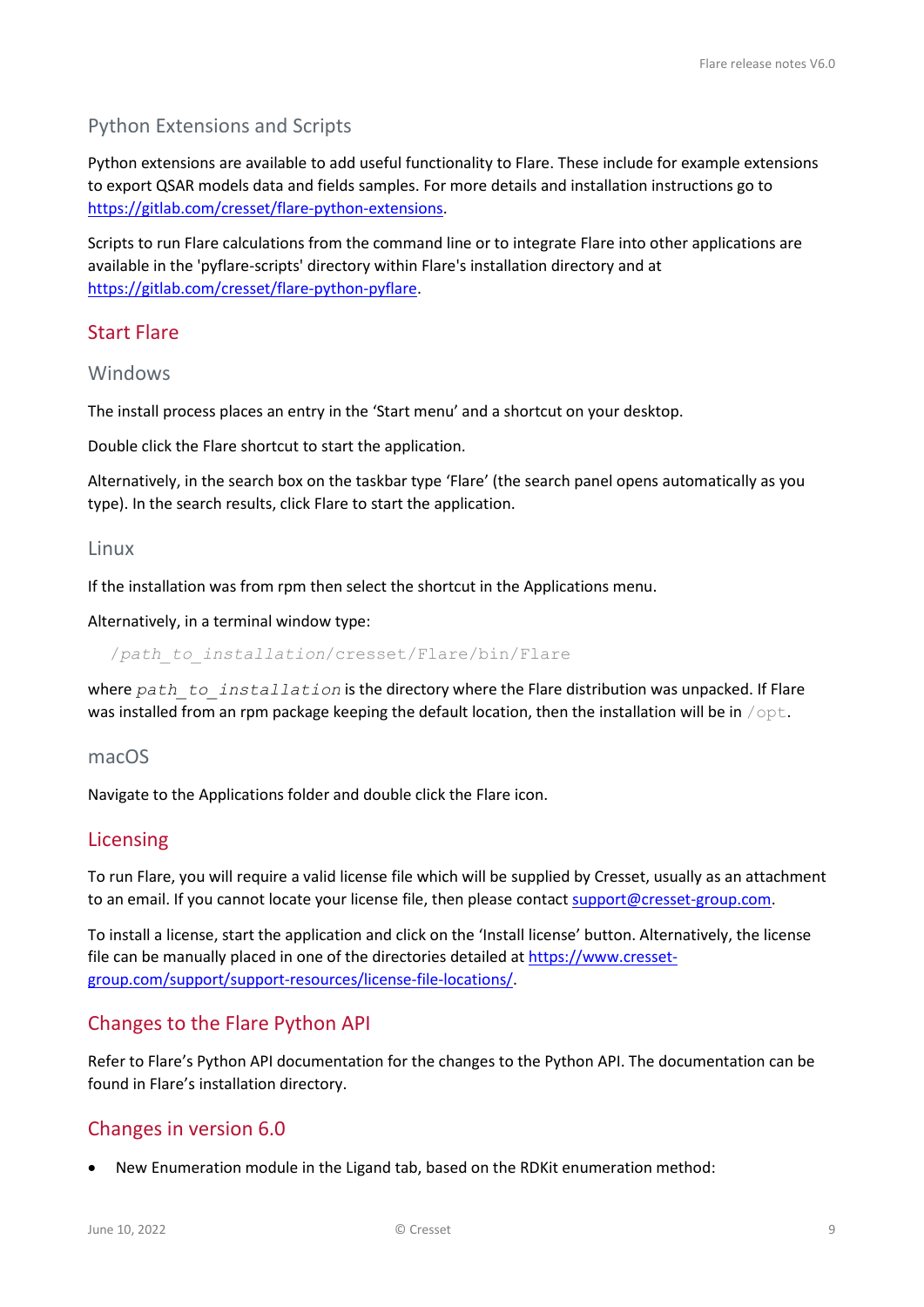- o Enumerate arrays and libraries of small-medium size (up to approximately 10K) directly from the Flare GUI, and larger libraries by saving the output to disk
- o Choose from a list of more than 50 pre-defined, ready to use popular synthetic chemistry reactions
- $\circ$  Create multi-step reactions by choosing the output of the previous reaction as one of the reagents
- o Save enumeration results either in a pre-defined or custom-created role in the Ligands table (only for libraries up to 10K) or to disk
- o Read reagents from a role in the Ligands table, from file, or from the output of a previous reaction
- o Create custom reactions by typing Reaction SMARTS
- o Save custom-created reactions locally, import/export custom-created reactions to share across different Flare installations
- o Filter enumeration results by setting:
	- The maximum number of results to keep
	- **Physico-chemical filters**
	- Sub-structure filters specified either by drawing the desired substructure in a dedicated editor, or by entering SMARTS patterns
- New Pockets method in the Proteins tab to identify and analyze different types of pockets and cavities in proteins of interest, including drug binding sites, water binding pockets, channels and small cavities, large solvent-exposed sites.
	- o When run on an individual protein structure, maps potential binding sites as multi-color surfaces:
		- Each surface is associated to a 'pocket residue' appended to the protein structure, which can be used to map potential binding sites for docking and GIST analysis
		- **The associated Pocket Information table further characterizes each pocket according to** a number of different parameters, including an overall Score (giving an indication of the likelihood that the pocket is a binding site) and a Druggability Score
	- $\circ$  When run on the results of a dynamics simulation, highlights regions of frequent pocket opening and regions where the Druggability Score of the pockets is higher than a set threshold over all the dynamics trajectory
- New QM method in the 3D Pose tab, to perform Quantum Mechanics (QM) calculations on ligands, based on the PSI4 implementation:
	- $\circ$  Perform geometry optimization (minimization) and single-point energy calculations on ligands, ligand conformations and ligand poses:
		- HF, MP2 and DFT methods
		- Choice of functionals available for DFT
		- Choice of basis sets available
		- Single-point energy calculations can be performed in vacuum, water and choice of organic solvents (Linux only)
		- For each ligand, calculate the QM total energy of the minimized structure, the energy of the HOMO and LUMO orbitals and the dipole moment
	- $\circ$  Calculate and display the Molecular Electrostatic Potential (MEP) for individual ligands:
		- HF, MP2 and DFT methods
		- Choice of functionals available for DFT
		- Choice of basis sets available
		- Single-point energy calculations can be performed in vacuum, water and choice of organic solvents (Linux only)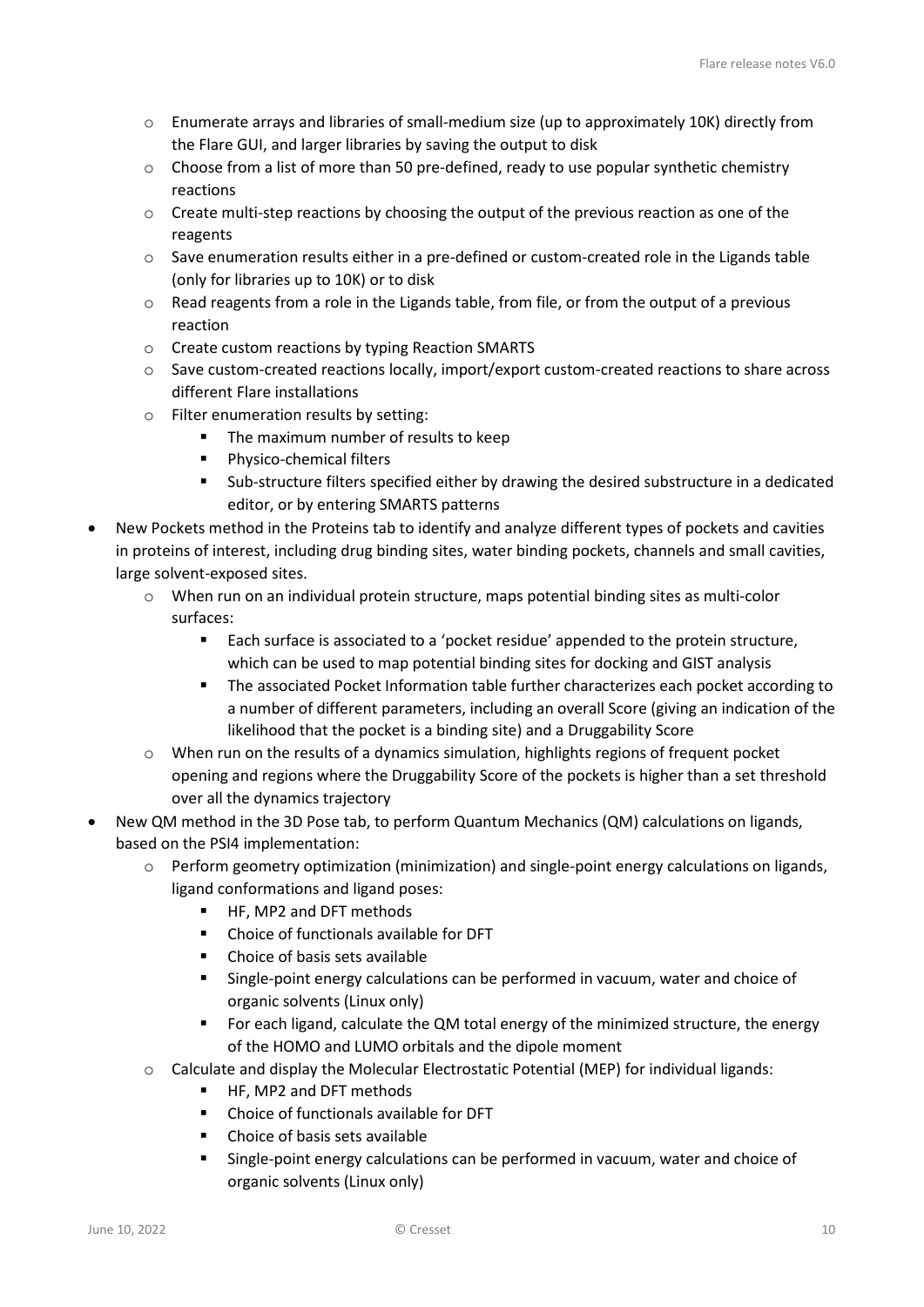- MEPs are saved in the Surfaces window and can be displayed in the 3D window either as iso-surfaces or mapped to the solvent-accessible surface
- o Calculate QM torsion profiles for selected rotamers in ligands of interest
	- Wizard-driven to facilitate the correct set-up of the experiment
		- HF, MP2 and DFT methods
	- Choice of functionals available for DFT
	- Choice of basis sets available
	- Torsion profiles are saved locally for later reference
- New Torsion Analysis function in the 3D Pose tab, to calculate torsion frequencies for ligands, conformations and poses based on the Torsion Library method
	- o Color code each rotatable bond in the 3D window according to the corresponding torsion frequency value
	- o Calculate torsion frequency counts to facilitate the identification of potentially problematic conformations and poses
- New 2D Interaction Maps showing a 2D diagram of ligand-protein interactions for each selected ligand(s) with an associated protein
	- o Show/hide different types of contacts
	- o Optimize the orientation of the diagram by rotating, flipping and resizing the interaction map
	- o Copy the interaction map into the clipboard
	- o Interactively selects residues of interest in the 3D window by clicking on the corresponding residue the interaction map
- New Column & Activity Editor to manage all data columns in the Ligands table:
	- $\circ$  Show/hide individual columns or group of columns in the Ligands table, Tiles view and 3D window
	- o Move individual columns or group of columns in the desired position in the Ligands table
	- o Add selected columns to the Filters and the Radial Plot
	- o Set columns as sources of activity data for QSAR, FEP and Activity Miner analysis, by setting the desired activity units and associated error (numeric activities)
	- o Add, duplicate, remove and rename custom-created columns
	- o Use a selected column as the source of the ligands Titles
	- o Sort custom-created columns
	- o Copy the content of selected column(s) into the clipboard in CSV format
	- $\circ$  Search the list of columns for those whose titles matches the search criteria
	- o Set the column type choosing from Auto, Text, Number and SMILES
- New MSI installers for Windows, to facilitate Flare installation in corporate environments
- New 'Copy residues to new chain' option from the right-click menu of the Proteins and Alignment tables to copy the sequence of picked residues into the clipboard
- New option to color molecules solvent accessible surfaces according to grid values
- Enhanced Flare FEP calculations:
	- $\circ$  New feature to add link instances to selected transformation(s) in the perturbation network. For each individual instance:
		- **Set lambda window schedule**
		- Set custom simulation length
		- **Include/exclude instance from relative activity calculation**
		- **Instances can be added and removed**
	- $\circ$  New solvent model enabling to run the simulation in phospholipid membranes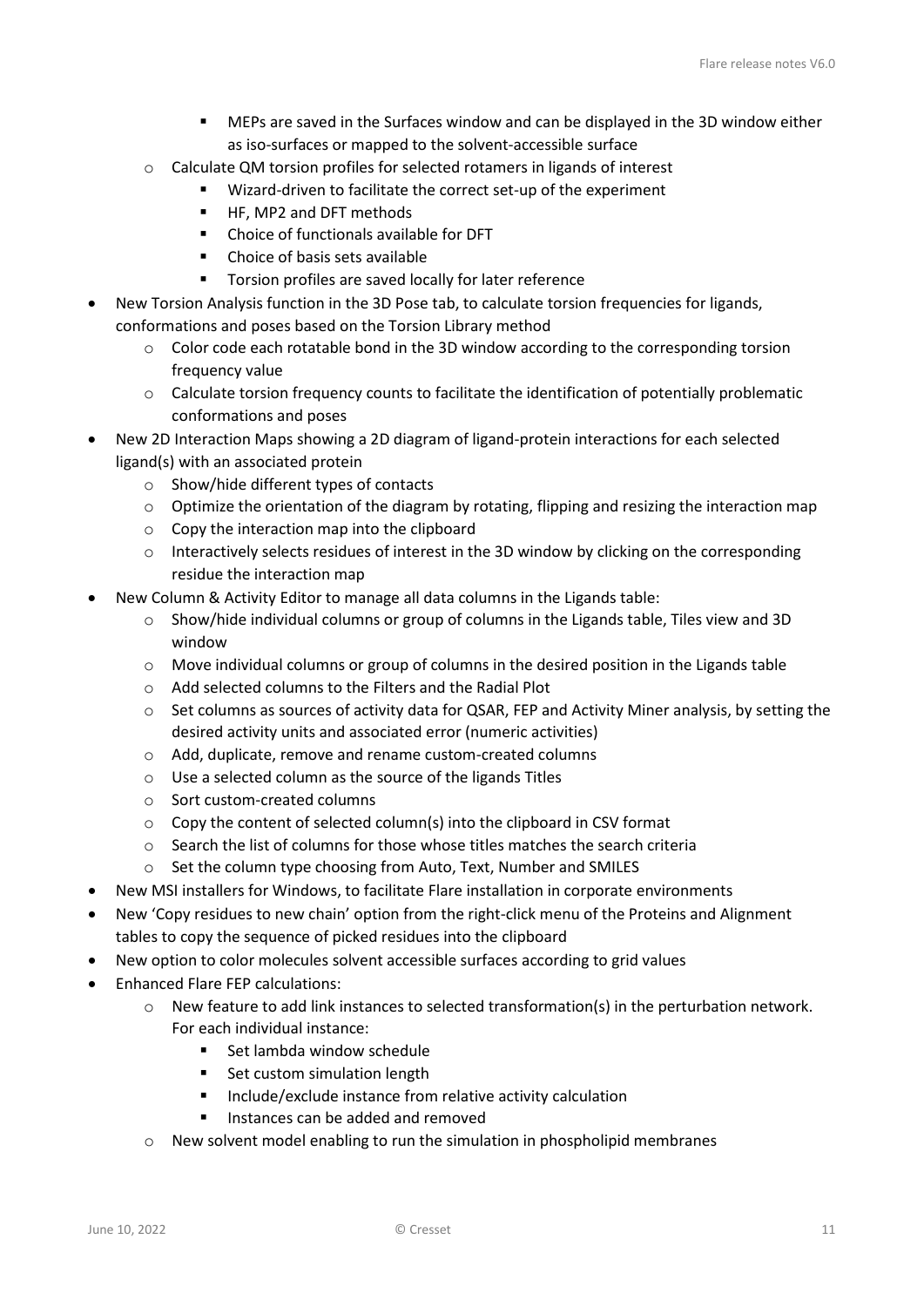- o New automatic creation of custom torsion parameters for small molecules using the ANI-2x deep learning QM approximation
- o New options to set the ionic strength, temperature and pressure for the simulation
- $\circ$  New feature to set distance constraints to protein atoms to restrain protein movements
- $\circ$  New feature to export FEP calculations from the GUI, to run them from the command line using pyflare
- o Import/export of FEP projects
- o Enhanced softcore parameters for improved predictive performance with complex transformations
- o Enhanced explicit solvent models
- o Enhanced management of activity values:
	- Set the activity precision in the Column & Activity Editor
	- Clear experimental activity of selected ligands
- o Improved handling of different tautomers/conformations of the same ligand in the perturbation network, enabling the exclusion of the undesired tautomer/conformation from the calculation of relative activity
- o Updated choice of pre-set calculation methods, now including different options to run calculations in explicit solvent/membrane with GAFF2/OpenFF
- o Transfer to Flare of the equilibrated complexes of multiple selected ligands
- o Enhanced 'Select menu' in the FEP ribbon now enabling the selection of all disconnected links in the FEP project
- Enhanced molecular Dynamics:
	- o New solvent model enabling to run the simulation in phospholipid membranes
	- $\circ$  New automatic creation of custom torsion parameters for small molecules using the ANI-2x method
	- o New feature to set distance constraints to protein atoms to restrain protein movements
	- $\circ$  New feature to export Dynamics calculations from the GUI, to run them from the command line using pyflare
	- o New option to set the ionic strength for the simulation
	- o Support to custom OpenMM XML files parametrizing non-standard residues and cofactors not supported by Flare
	- o New and enhanced tools for the analysis of the dynamics trajectory:
		- 2D RMSD plot for monitoring protein structure changes over a dynamics trajectory
		- Root Mean Square Fluctuation (RMSF) analysis for each residue over a dynamics trajectory
		- **EXECONDARY STANGER SETTED SECONDER IS SECONDER** SECONDER SECTION SECTION SECTION SECTION SECTION SECTION SECTION
		- Contacts table now also shows a trajectory analysis of contacts
		- **Contacts table now reports also hydrophobic interactions**
		- Measurements in the 3D window can now be displayed also as histograms
		- **IMPROVED VISUALIZATION OF PROPERTIES PLOT** now also showing the moving average
		- Ability to set/change anchor frame and atoms to align for calculating RMSD plots
	- o Enhanced explicit solvent models
	- o Improved handling of peptide ligands
	- $\circ$  Updated choice of pre-set calculation methods, now including different options to run simulations in explicit solvent/membrane with GAFF2/OpenFF
	- $\circ$  New option to load protein structures without adding hydrogens, to support loading a protein with a dynamics trajectory file generated by OpenMM
	- o Improved handling of unit cell information and display of unit cells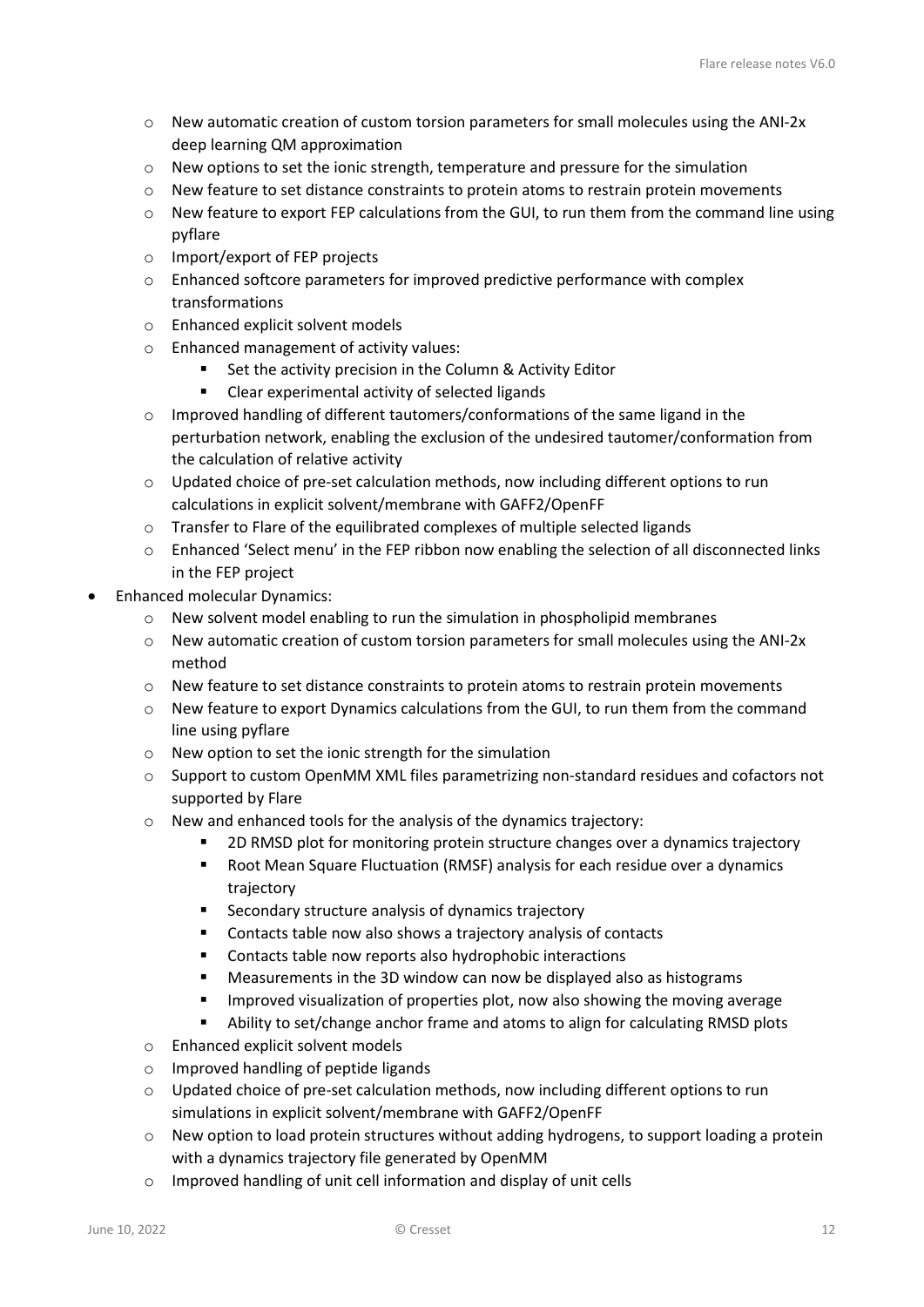- Enhanced water analysis with GIST:
	- o New surfaces significantly enhancing the interpretability of GIST results:
		- Water density, highlighting regions of high water density
		- Enthalpic happy/unhappy water, highlighting regions where the enthalpic contribution to water free energy is negative/positive
		- Entropic unhappy water, highlighting regions where the entropic contribution to water free energy is positive
		- Local happy/unhappy water, highlighting happy/unhappy regions of hydration and high water density
	- $\circ$  New automatic creation of custom torsion parameters for small molecules using the ANI-2x method
	- $\circ$  New option to resume incomplete GIST calculations by restarting the dynamics run
	- o New option to set a custom output path to save the dynamics trajectories, enabling to restart the calculation
	- o New option to set the ionic strength for the dynamics simulation
	- o Updated choice of pre-set calculation methods, now including different options to run quick, normal and accurate GIST calculations
	- o Improved, more informative log
- Enhanced QSAR model building:
	- o New and updated machine learning methods based on the scikit-learn library replacing the dlib methods available in previous versions of Flare. **Note that Flare will no longer support the building of QSAR models based on the dlib library.**
		- New regression and classification methods: Gaussian Process (regression), Random Forest (classification)
		- Updated regression and classification methods: Support Vector Machine (regression), Random Forest (classification)
	- $\circ$  Improved display of Activity Atlas surfaces, with an option to show the surfaces only in the first cell in grid mode
	- o Improved selection of custom descriptors in the QSAR model building advanced options, now enabling the selection/deselection of all columns in the Ligands table
- Improvements to docking and scoring:
	- o New 'flickering waters' feature to automatically toggle selected water molecules on/off during the docking run
	- o New feature to export normal and covalent docking calculations from the GUI, to run them from the command line using pyflare
	- o New option to save docking results into a pre-defined or custom-created role in the Ligands table
	- $\circ$  New option to customize the size of the docking grid when defined using a ligand
	- $\circ$  New advanced option to specify one or more frozen torsions in the ligands to dock, i.e., rotatable bonds which should be kept frozen in the input conformation during the docking run
	- $\circ$  Docking constraints on protein atoms are now saved when exporting the protein as a pdb file, and can be used when running docking experiments from the command-line using pyflare
	- o Expanded range of electrophiles that are auto-recognized in covalent docking
	- o Expanded list of covalent residues now including Threonine
	- $\circ$  Expanded range of metal binders matching metal binding docking constraints
- Improvements to Conf Hunt & Align:
	- $\circ$  New option to save alignment results into a pre-defined or custom-created role in the Ligands table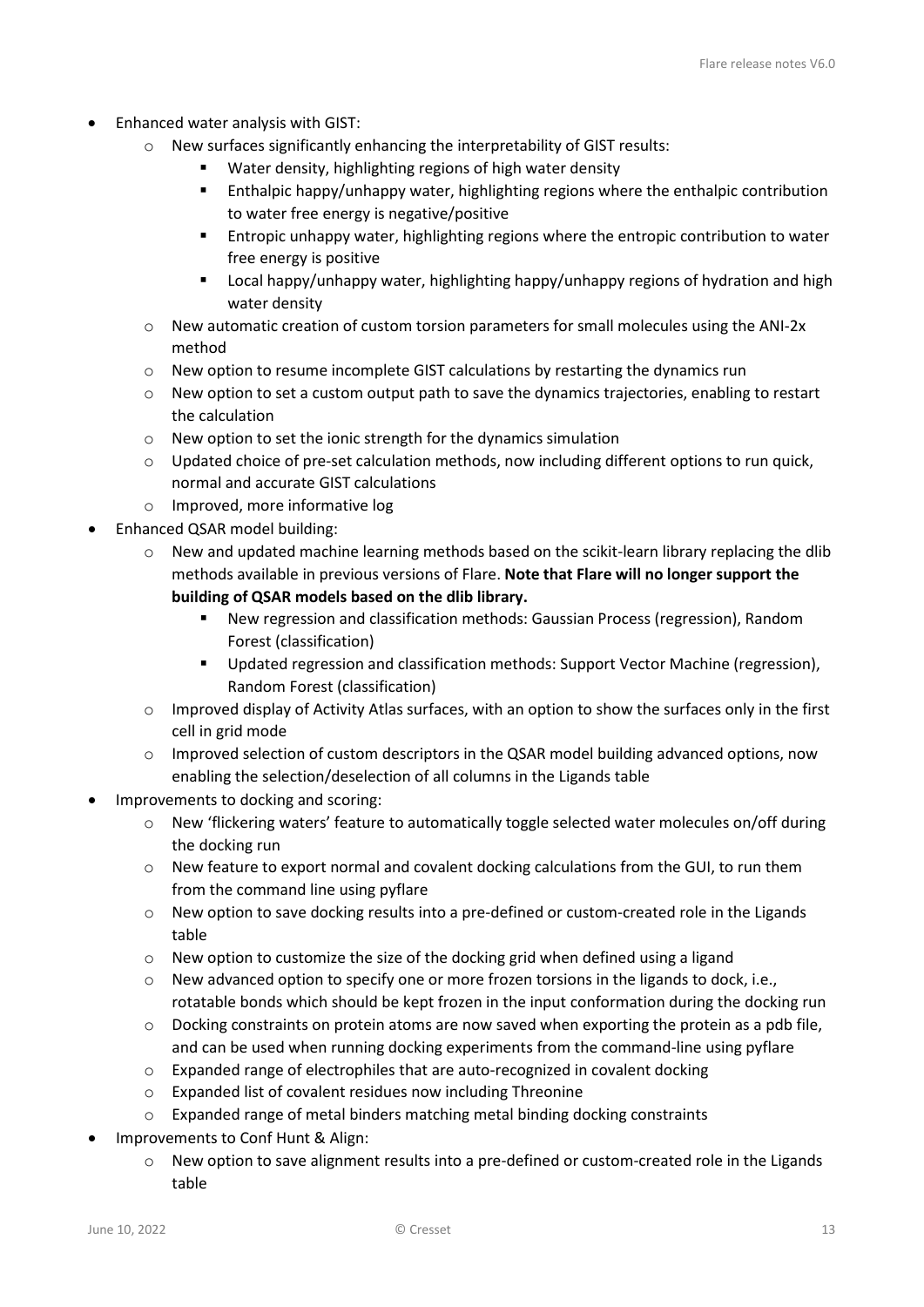- o New advanced option to keep only the most diverse alignments, filtering out alignments where the heavy-atom RMSD distance is less than a specified threshold
- o New feature to export conf hunt & alignment calculations from the GUI, to run them from the command line using pyflare
- Improvements to Activity Miner:
	- $\circ$  New option to add cluster memberships to the Ligands table as a 'Cluster ID' column
	- o New advanced options to control the field/shape proportion in the score similarity matrix, and to optimize pairwise alignments to maximize the similarity score instead of using the input orientation of ligands
- Enhanced OpenMM protein minimization:
	- o New automated creation of custom torsion parameters for small molecules using the ANI-2x deep learning QM approximation
	- o Updated choice of pre-set calculation methods
- Enhanced import of large protein files, now supporting also the PDBx/mmCIF file format
- Enhanced open/save of project files from/to alternative file formats
- Enhanced export of ligands, now including export of ligand structures in 2D
- Enhanced 3D window graphics:
	- o Enhanced 3D rendering of ligand/protein surfaces and protein ribbons
	- o New background color gradient effects, with option to replicate the gradient effect when showing the 3D window in grid mode
	- o Option to customize the light height, distance and angle
- Enhanced ligand-protein contacts
	- o New 'hydrophobic' interaction type
	- o Monitor interactions with phospholipid membranes
	- o Option show/hide labels in the 3D window
	- $\circ$  Contacts shown as thin tubes, colors for each interaction type can be customized in the Flare Color preferences
- Enhanced torsion energy plot in the Editing tools:
	- o More precise estimate of torsion energy
	- o Background of torsion energy plot color coded according to torsion frequencies calculated with the Torsion Library method
	- o The torsion energy plot can be toggled on/off
- Enhanced display of measurements (distance, angle and torsion) in the 3D window, now shown as thin tube, with colors customizable in the Flare Color preferences
- Improved handling roles in the Ligands table, now saving the expanded/collapsed status of each role with the Flare project
- Updated Python to version 3.9.9
- Updated OpenMM to version 7.7.0
- Updated OpenFF versions to include Sage V2.0 in addition to Parsley V 1.0.1, 1.1.1, 1.2.1, 1.3.1
- Updated RDKit to version 2021.09.4
- Updated Lead Finder to version 2112 build 1
- Updated Build Model to version 2112 build 1
- Re-designed Flare Preferences:
	- o More intuitive and simplified grouping of preferences
	- o New and enhanced General preferences:
		- New preference to control Flare's file open/save behavior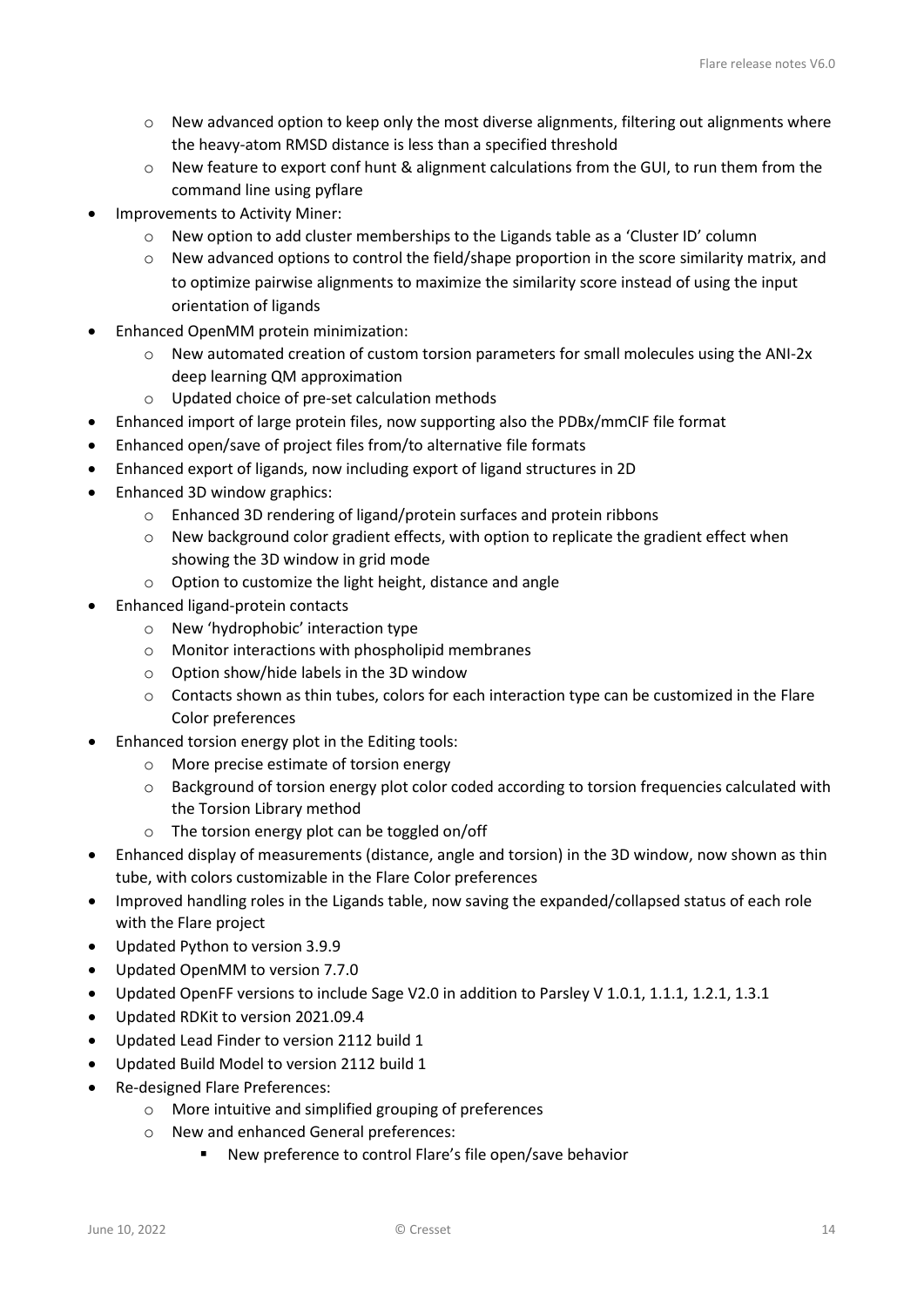- New preference to set the directory where to save custom OpenFF torsion parameters created with ANI-2X
- New preference to set the directory where to place custom OpenMM XML files
- New preference to set the directory where to save QM torsion profiles
- New 3D Display group of preferences, enabling to change the look and performance of the 3D window, including new preferences to set the default style for ligands, proteins and ribbons
- o New Colors group of preferences, to control/change the default choice of colors for the Flare project, including the following new/enhanced preferences:
	- Set colors of ligand-protein contacts in the 3D window
	- Set colors for measurements in the 3D window
	- Option to toggle on/off the background color of 2D structures in the Ligands table
- $\circ$  New 2D display group of preferences, to customize the 2D display of ligands in Flare
- $\circ$  Improved handling of local GPUs in the Processing preferences, now providing a list of all local GPU devices available with details about their configuration
- o New Connections group of preferences, to set Flare connections to the databases of electron density maps, network proxy, and Blaze
- o New Advanced group of preferences, including preferences for Conf Hunt & Align, Field QSAR and Activity Miner
- $\circ$  Improved Tables group of preferences to set the default visibility status of columns in the Ligands table and Tile view for new projects, and in the FieldTemplater results table
- New features and improvements for the Flare tab menus
	- o Reorganized all tab menus to make them more intuitive and efficient
	- o Home tab:
		- New 'Constraints' label, enabling to toggle on/off the display of constraints in the 3D window
		- New options to color atoms by residue type and according to the secondary structure of the protein
		- New options to color protein ribbons by residue type and according to the secondary structure of the protein
	- o New Cartoon ribbon style for proteins
	- o New 'Very thin sticks' display style for ligands and proteins
	- o New 'Select' option to select all ligands included in the currently selected Activity Miner project
	- o Ligand tab:
		- New Columns button opening the Column & Activity Editor
		- New Ligand Prep dialog to prepare selected ligands, including options to re-charge the ligands at pH 7 using Cresset rules for protonation, stripping salts, and enumerate stereo-centers
		- New Clustering feature to cluster selected ligands based on different similarity metrics (including Field similarity for aligned ligands) and the specified similarity threshold
		- New Import Data feature to import CSV data and merge SDF data
		- **Enhanced assignment of ligands to roles based on Murcko scaffold, now giving the** option to either treat all heavy elements as equivalent, or keep element type into account
	- $\circ$  New 3D Pose tab, gathering functions for working in 3D with the ligands in the Ligands table
	- $\circ$  New Sequences tab, gathering functions to perform sequence alignment and protein superimposition, and to change the display of the Proteins and Alignment tables
	- $\circ$  Protein tab: improved Loop Modelling function, now giving the option to fix all gaps in the protein structure in a single run, saving only the best scoring structure for each gap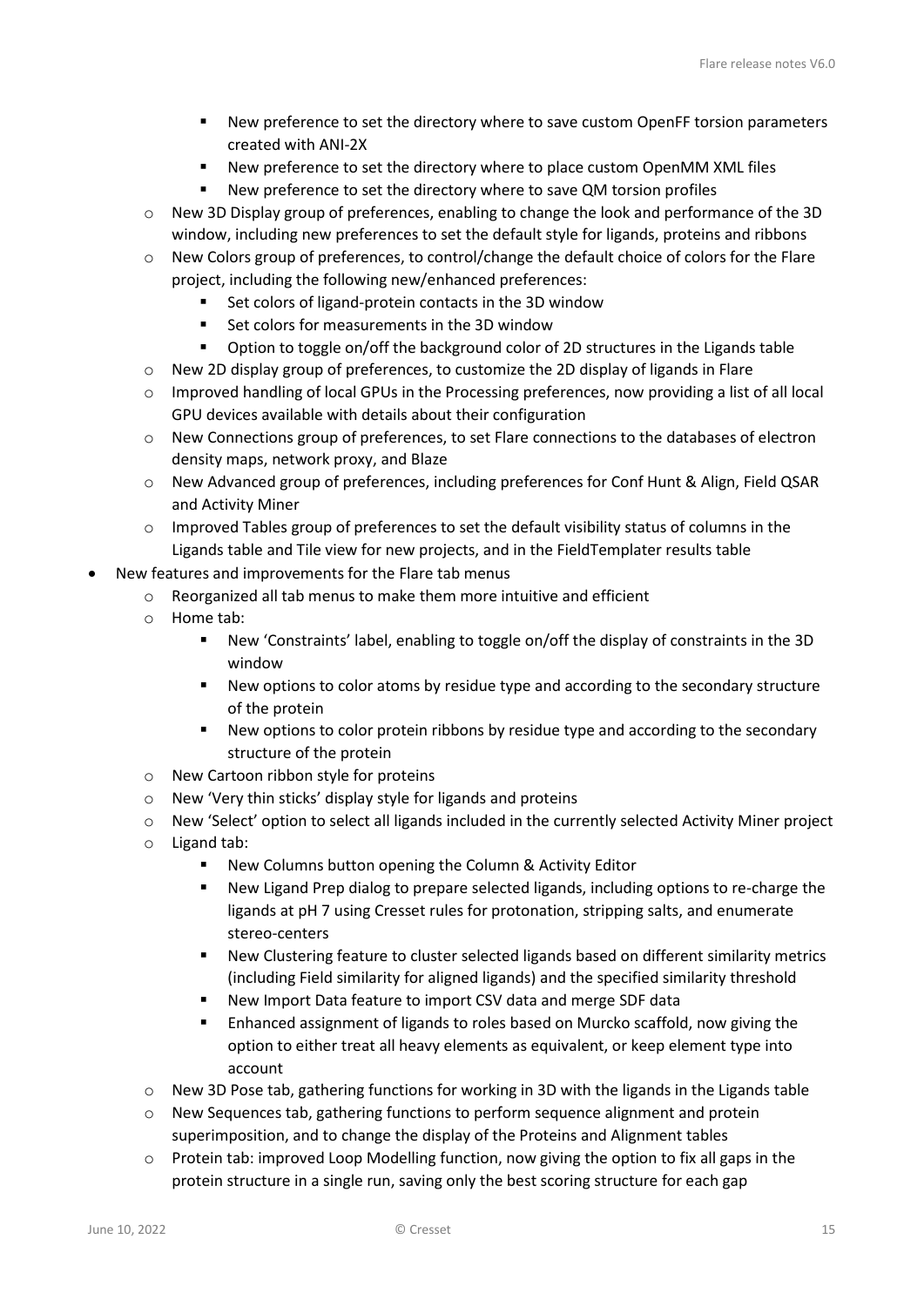- o QSAR tab:
	- New Columns button to open the Column & Activity Editor, replacing the Activity Manager button
	- The Partition Data Set dialog now features a button to open the Column & Activity Editor, to set the primary activity column when using the activity stratified method
	- New export of machine learning QSAR models calculated using the scikit-learn library as an ONNX model
	- New feature to export Field QSAR model data and field samples for selected ligands
- o Activity Miner tab: new Columns button to open the Column & Activity Editor, replacing the Activity Manager button
- o View tab:
	- Enhanced Background Color feature, now enabling to set color gradients to the 3D window background
	- New Light Position button, to customize the lights in the 3D window
	- New Unit Cell button, to display the unit cell and symmetry-related proteins
- o Help tab: new Build 2D QSAR guided tour, showing how to build QSAR models using 2D descriptors and fingerprints
- Improved Sequence Similarity table: clicking on protein titles selects the corresponding protein
- Improved import of ligand and protein surfaces, now possible also using File $\rightarrow$ Open
- Selecting a protein automatically scrolls the Proteins and Alignment tables to make the selected protein visible
- Filtering the Ligands table for columns containing text now support using '\*' as a wildcard
- Enhanced Surfaces window, now including an option to change surface transparency
- Improved sorting of ligands in the Ligands table, now synchronizing the order of display in the 3D window to that of the sorted column

### <span id="page-15-0"></span>Changes in version 5.0

- Ligand field calculations using the Cresset XED force field use a distance-dependent dielectric, for consistency with calculations performed on proteins
- New Activity Miner module to enable the rapid navigation of complex SAR, using the concept of 'disparity' or 'activity cliffs' to highlight regions in the SAR landscape where major changes have been observed
	- o 3D field similarity of aligned ligands used a measure of distance
	- $\circ$  2D similarity calculated with a choice of fingerprints can optionally be used as measure of distance
	- $\circ$  Multiple Activity Miner projects on multiple activity columns can be saved within same Flare project
	- o Fully integrated within the Flare GUI
- New Activity Miner tab grouping all functions for building Activity Miner models:
	- o Create projects from selected ligands or all ligands in the Flare project
	- $\circ$  Activity Manager to select the columns containing activity data, and set up appropriate activity units and errors
	- o Choose whether to use 3D field similarity of aligned ligands or optionally 2D similarity to calculate disparity
	- o Change the color scheme for Disparity, Activity and Similarity
- New Activity Miner windows to analyze and visualize relevant activity cliffs information: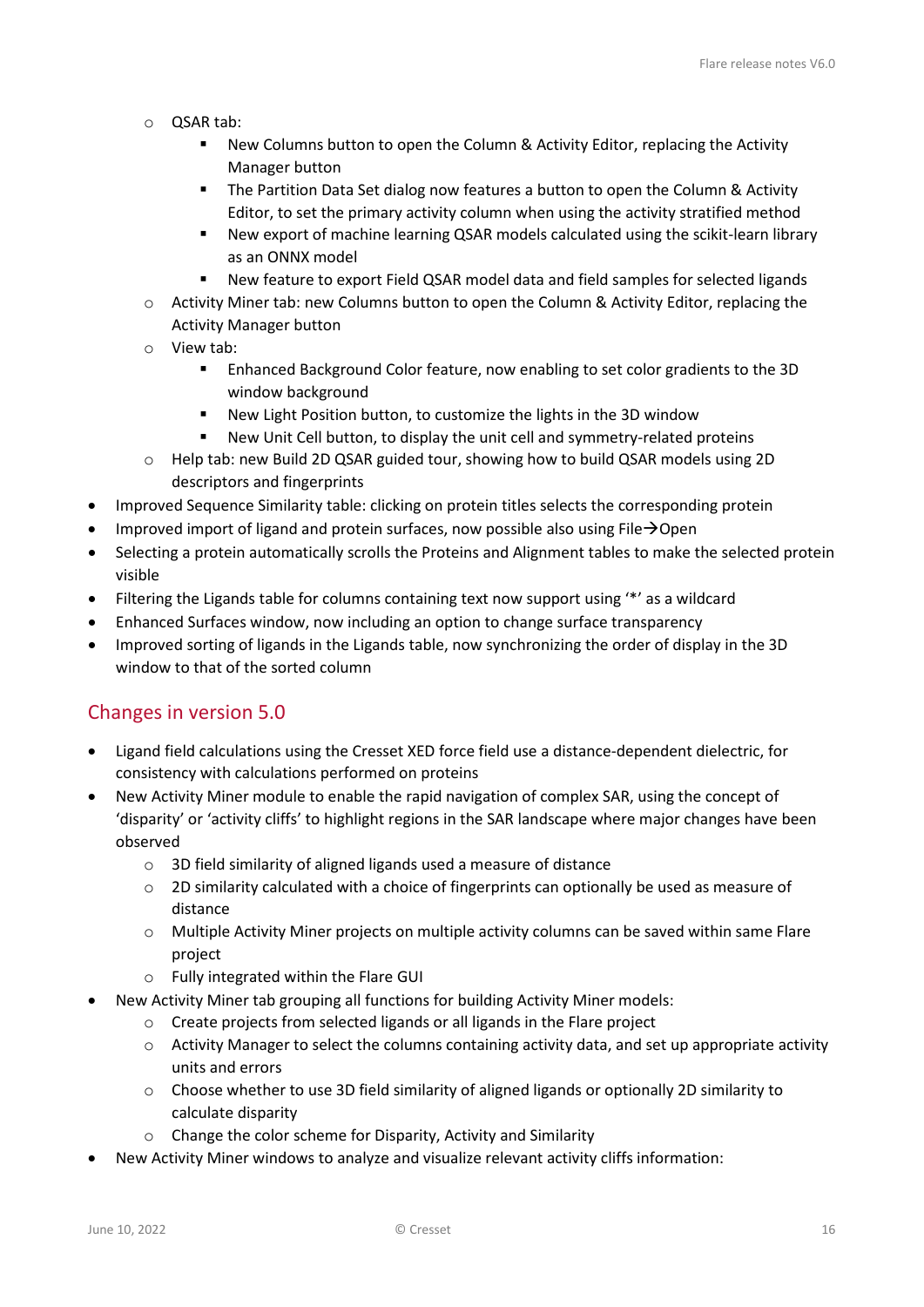- o Disparity Matrix: view the disparity information for all pairs of molecules in the Activity Miner project
- $\circ$  Top pairs: view all molecule pairs that have a high disparity value for the specified activity
- o Activity View: examine the SAR around a particular compound
- $\circ$  Cluster View: dendrogram showing the molecules in the Activity Miner project clustered using the currently selected similarity metric
- New Qualitative and Quantitative Structure-Activity Relationships (SAR) model building module including the following methods:
	- o Field QSAR using 3D descriptors, modeling the shape and electrostatic character of aligned molecules, to create a quantitative regression model. The interpretation of the model is aided by informative 3D visualization of electrostatic/steric coefficients and variance and contribution to predicted activity
	- o Machine Learning for building quantitative regression and classification models
		- Choice of robust machine learning methods: Support Vector Machine, Relevance Vector Machine, Random Forests, k-Nearest Neighbor
		- 'Automatic' model building option to automatically run all the machine learning regression or classification models and save the model with the best statistics
		- Machine learning models can be built on Cresset 3D descriptors, modeling the shape and electrostatic character of aligned molecules, as well as 3D/2D imported descriptors and a choice of 2D fingerprints (kNN only)
	- $\circ$  Activity Atlas to generate qualitative 3D maps summarizing the SAR for the data series. Three different models are calculated:
		- Average of Actives: the average shape and electrostatic character of active molecules
		- Activity Cliff Summary: summarizes the activity cliffs information from the Activity Miner disparity matrix
		- **Regions Explored: the shape and electrostatic regions that have been explored so far.** Calculates a Novelty score for each molecule
- New QSAR tab grouping all functions for building QSAR models:
	- o Activity Manager to select the columns containing activity data, and set up appropriate activity units and errors
	- o Partition the data set into a training set (used to build the QSAR model) and a test set (used to validate the predictive ability of a quantitative SAR model)
	- $\circ$  Build the QSAR model by opening a panel which enables to choose robust default settings for all model types
		- **EXECO ACCESS to advanced options to fine-tune the model building process**
		- Custom-defined model building settings can be saved within the Flare project as well as exported/imported
		- Multiple QSAR models on multiple activity columns can be saved within the same Flare project
		- **Pre-defined role names in the Ligands table (Training Set, Test Set and Prediction Set)** facilitate QSAR model building
		- QSAR models can be built from ligands in any role in the Ligands table
	- o View informative 3D visualizations for Field QSAR and Activity Atlas models
	- o Open QSAR Model window to visually compare different models
	- $\circ$  Calculate field kNN predictions which are not performed automatically as computationally expensive
- New 'QSAR Model' dock window to analyze and visualize relevant QSAR model information, including the following tabs: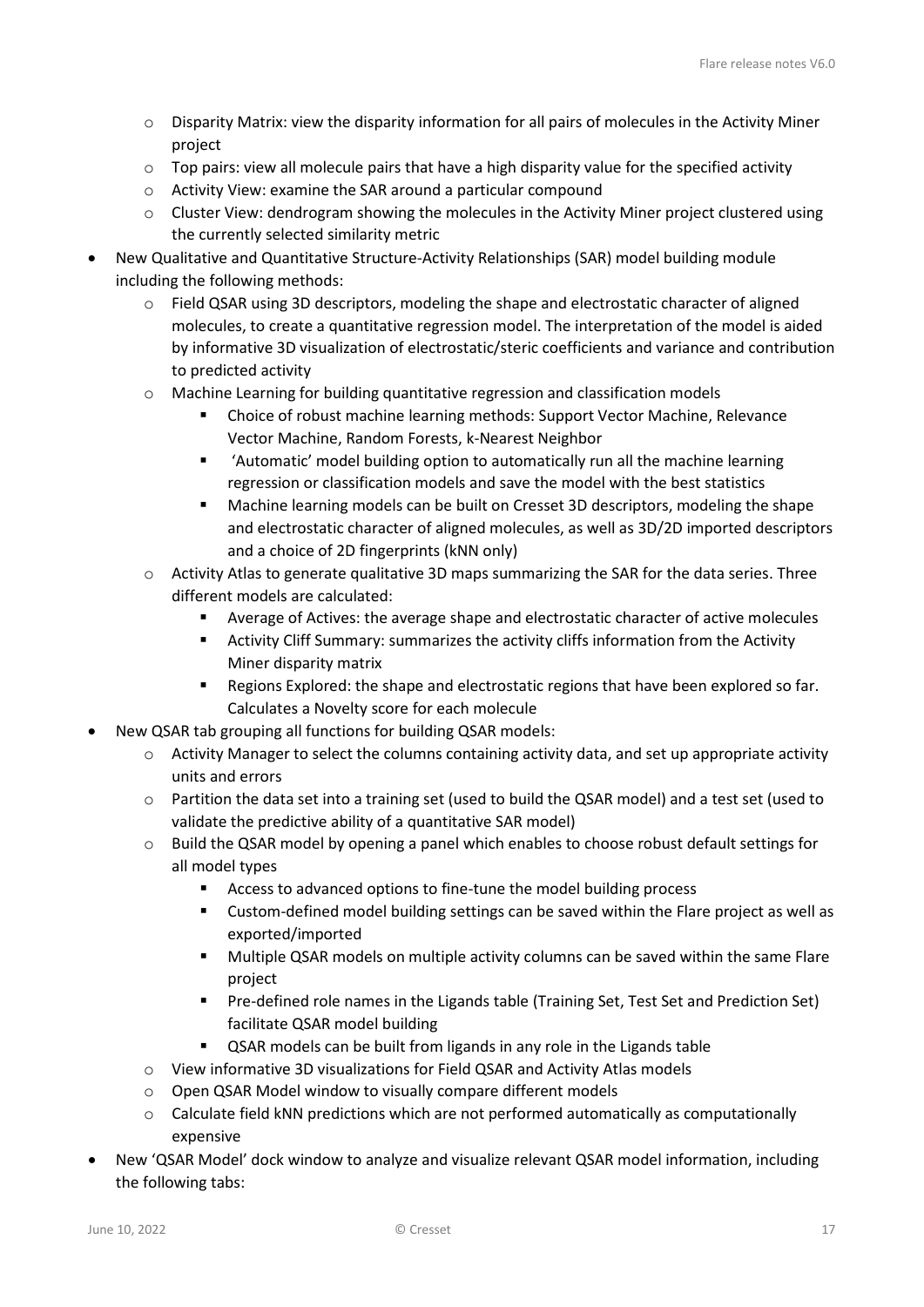- o Activity: for regression models, shows the predicted vs. experimental activity plot for each role in the Ligands table; for classification models, shows the confusion matrices for each role in the Ligands table
- o Q2: plot of R2/Q2 vs. number of components/neighbors (Field QSAR and kNN)
- o RMSE: plot of Root Mean Square Error vs. number of components/neighbors (Field QSAR and kNN)
- o PCA: Principal Components Analysis plot to identify grouping of molecules and outliers in the descriptors space
- o 3D View: informative 3D visualizations for Field QSAR and Activity Atlas models
- o Notes: take model specific notes
- New FieldTemplater module to build hypothesis of bioactive conformation, more detailed and informative than traditional pharmacophores. Enable the application of 3D techniques to target with no structural information
- New GIST water analysis to assess the hydration of binding pockets and calculate the associated water thermodynamics by sampling explicit solvent distributions at the end of a molecular dynamics run
- New Conformation Explorer to inspect and analyze conformation populations
- New support for Electron Density maps, enabling download of maps at protein download and import/export of maps, and visualization of electron density information from the Surfaces window
- New Protein Alternate Conformations window to review alternate conformations for protein and ligand atoms, enabling users to choose the preferred conformation before protein preparation in an interactive manner
- Enhanced FEP calculations:
	- o Significantly faster algorithm (up to 3.5 x speedup over previous version)
	- o Graph creation improvements
		- Automatic addition of intermediate structures to optimize success rates
		- When working in production mode, ligands which do not contribute to the perturbation network are excluded from the calculation and can be removed
	- o Automatic determination of optimal lambda schedules, requiring minimal user interaction and providing additional speed improvement
	- o System improvements:
		- **EXECT** LangevinMiddleIntegrator combined with Hydrogen Mass Repartitioning to get stable 4fs timesteps
		- Solvent box shape now defaults to truncated octahedron, more efficient than orthogonal
		- Solvent box buffer now defaults to a smaller value of 6Å, making calculations faster without affecting quality of results
		- **EXECT** Longer pre-equilibrations, now running for 500 picoseconds by default
		- Choice of explicit water models
	- o Support for larger datasets (up 500 molecules when using a star graph)
	- o Clearer annotation of links affected by poor lambda overlaps
	- o Option to manually set a custom lambda schedule for selected links
	- o Improved 3D window visualizations within FEP projects
	- $\circ$  New commands in the FEP Project Home tab to clone and rename FEP projects, and hide links among ligands with known activity
	- o Tooltip reporting number of GPU hours calculated/remaining
	- $\circ$  Option to force the re-equilibration of a ligand without clearing any completed links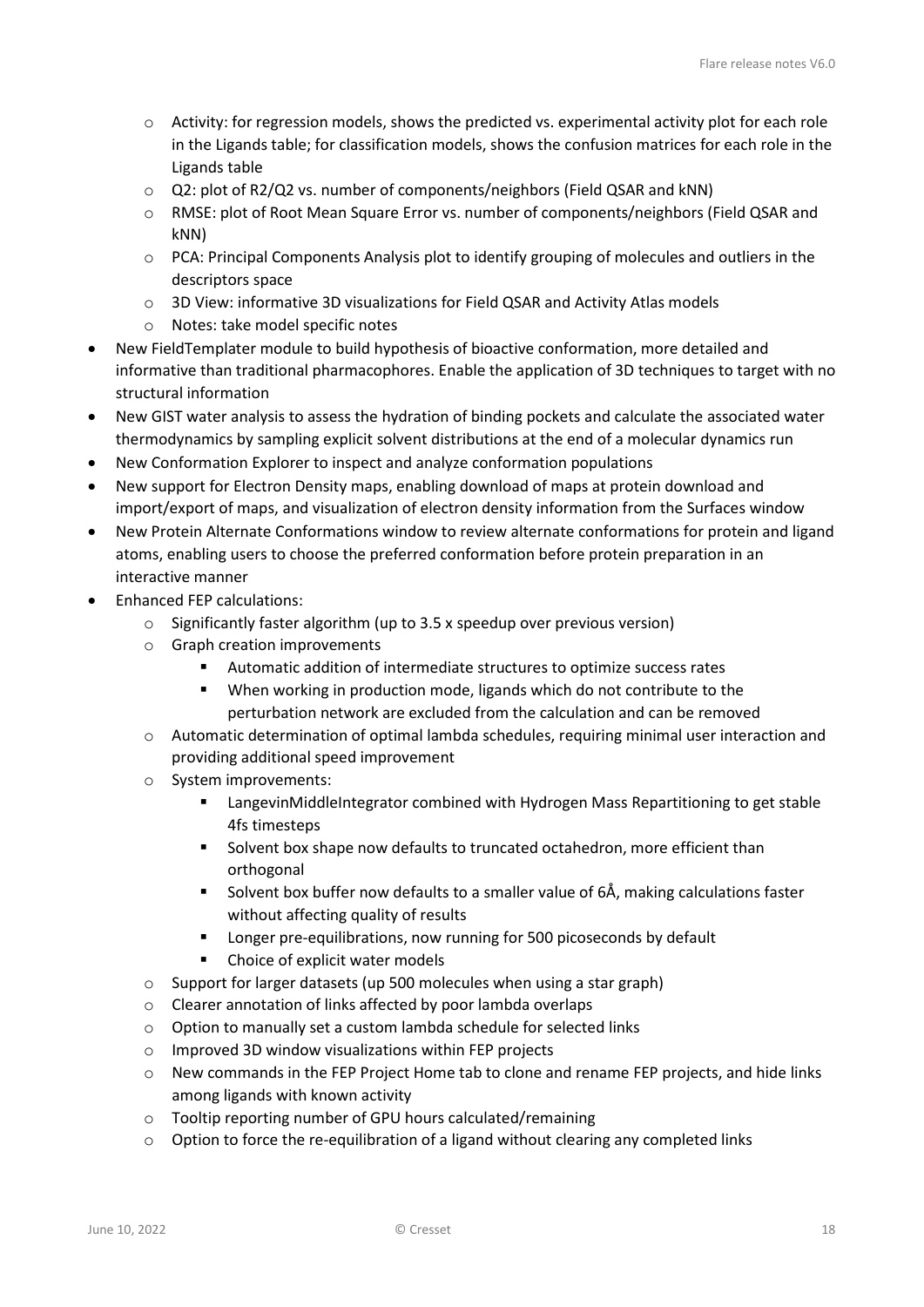- $\circ$  Option to relax the requirement that ligands should be part of a cycle whenever possible, enabling the generation of 'tree-like' graphs
- o New check for duplicate ligands before starting a new calculation
- o FEP CPU calculations can now run locally
- Enhanced molecular Dynamics:
	- o Improved support for peptide ligands
	- o System improvements:
		- Choice of explicit water models
		- New advanced options to set temperature, pressure, treatment of long-range electrostatics, non-bonded cut-off
		- **EXECT** LangevinMiddleIntegrator combined with Hydrogen Mass Repartitioning to get stable 4fs timesteps
		- **Solvent box shape now defaults to truncated octahedron, more efficient than** orthogonal
	- o Improved Contacts table to monitor favorable ligand-protein interactions:
		- Interactive: clicking on a ligand/protein atom label in the Contacts table highlights the atom in the 3D window, double-clicking focuses the 3D view on that atom
		- Table creation significantly faster
		- **The table is now saved within the Flare project and can be exported**
	- o Images of the Dynamics plots can now be copied in the clipboard and saved in different file formats
	- o Added support for post-translationally modified amino acids with AMBER
- Enhanced minimization of ligands, proteins and protein-ligand complexes now also supporting OpenMM minimization using the AMBER GAFF/GAFF2 and Open force fields
- Improved ligand-based alignment:
	- o Improved Conformation Hunt and Align panel
	- o Enhanced advanced options for alignment, now including:
		- Option to bias substructure alignment towards a specific substructure specified by a SMARTS pattern
		- **•** Option to set relative weights to each reference used in alignment
		- **•** Option to set relative weights to each field used in alignment
		- Additional ligand similarity metrics: Tanimoto and Tversky
- Enhanced virtual screening of thousands of compounds, now including also scoring by QSAR model predictions
- Improved protein preparation panel now enabling to:
	- o Choose/create a role for extracted ligands
	- o Remove water molecules outside of the active site
- Improvements to docking and scoring:
	- o New docking constraints definitions to map pi-stacking, cation-pi and salt-bridge interactions
	- $\circ$  Expanded range of electrophiles that are auto-recognized in covalent docking
- Improved editing of ligands:
	- o New 'Optimize Alignment' button in the Editing Tools menu to gently optimize the alignment of the ligands being edited to up to 9 selected ligands, optionally using a selected protein as an excluded volume
	- $\circ$  New 'Clear Column Data' button in the Editing Tools menu to clear all data associated with the ligand being edited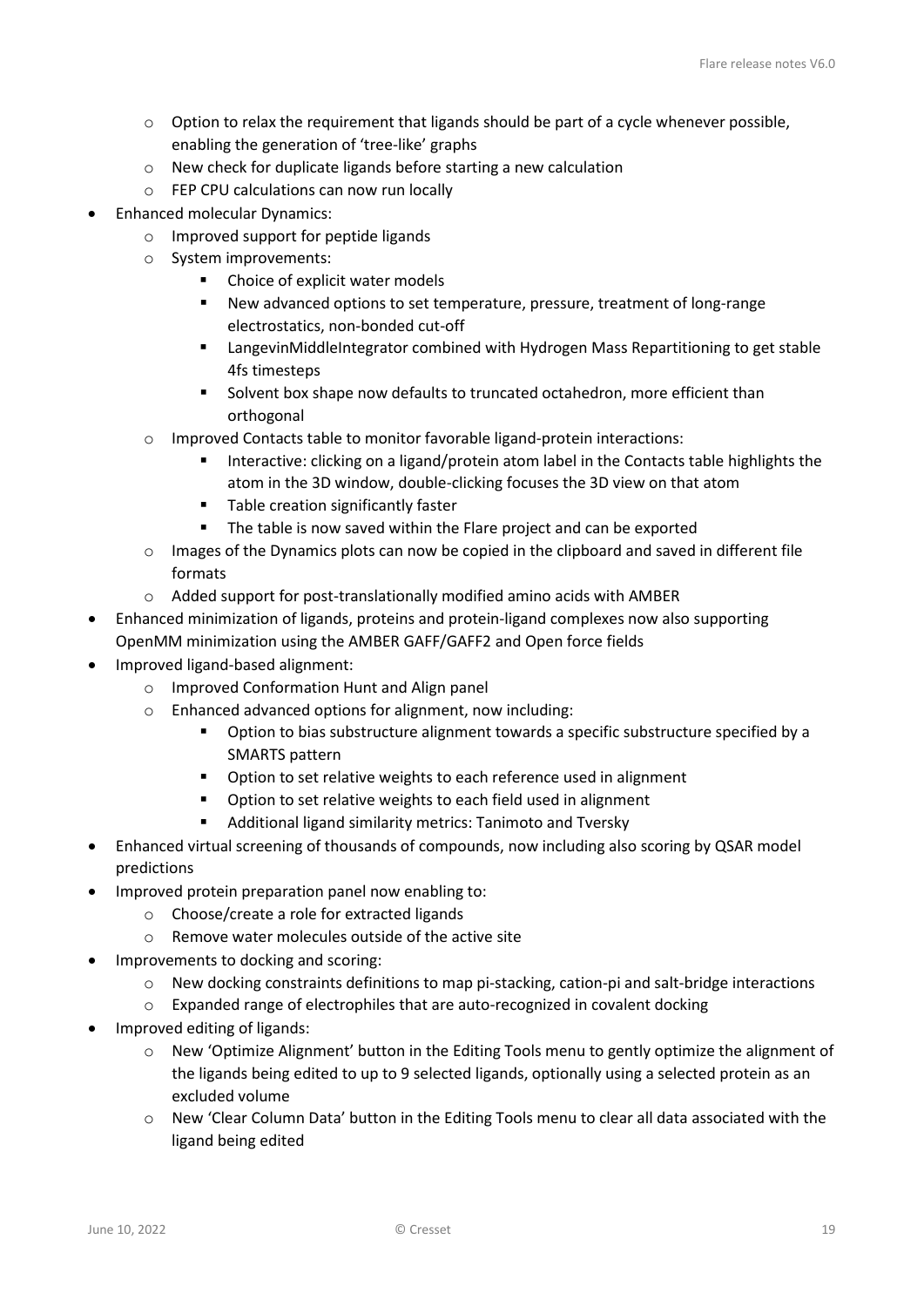- Improved open molecules panel now enabling to choose/create a role and add a role description for the ligands being imported
- Improved export of ligands:
	- o Multiple ligands with multiple conformations can now be exported to a single sdf file
	- o Export of alignments/poses is now available also for selected molecules
- Significantly improved import and export of CSV files, now enabling to add/merge data into the Flare project, and to export CSV data for selected ligands only
- Improved access to Cresset Flare Python extensions and scripts, now distributed within the main package and available for all users without a separate download
- Improved Protein Structure Checker now also reporting gaps in protein structure
- Updated Python to version 3.6.13
- Updated OpenMM to version 7.5.0
- Updated OpenFF versions to include Parsley V 1.0.1, 1.1.1, 1.2.1, 1.3.0
- Updated RDKit to version 2020.09.4
- Updated Lead Finder to version 2104 build 1
- Updated Build Model to version 2104 build 1
- New features and improvements to the Ligands table:
	- o Roles:
		- New button near role name to select all ligands in a role
		- Double-click on a role name to rename the role
		- Roles can be moved up and down from the role right-click menum
		- **•** Duplicate roles from the role right-click menu
	- o Columns
		- The background of columns in the Ligands table is now color-coded according to the radial plot property profile for that column
		- The Ligands table can now by filtered also by index
		- **EXECUSTOM COLUMNS CAN be used to set ligands title**
- New and improved Flare Preferences:
	- o New Appearance preferences options to:
		- Set the color of steric/electrostatic variance and favorable/unfavorable electrostatic contributions for Field QSAR
		- **Set the color of the conformation energy gradient and conformation torsion frequency** gradient for the Conformation Explorer
		- Hide smaller field points
		- Disable the energy plot when rotating a molecule bond during editing
	- o Improved display of ligand field points by setting the default field scaling from radius to area in the Flare Appearance preferences
	- $\circ$  New Calculations preferences option enabling users to set the directory where to save the results when creating custom GAFF/GAFF2 torsion parameters
	- $\circ$  New General preferences option to set the download URLs for electron density maps
	- $\circ$  New Table preferences option to color the columns in the Ligands table according to their fit to the radial plot property profile, and set the color scheme
- New features and improvements for the Flare tab menus
	- o Reorganized all tab menus to make them more intuitive and efficient
	- o Home tab:
		- New 'Focus' button to focus the 3D View on the selected ligand/picked atoms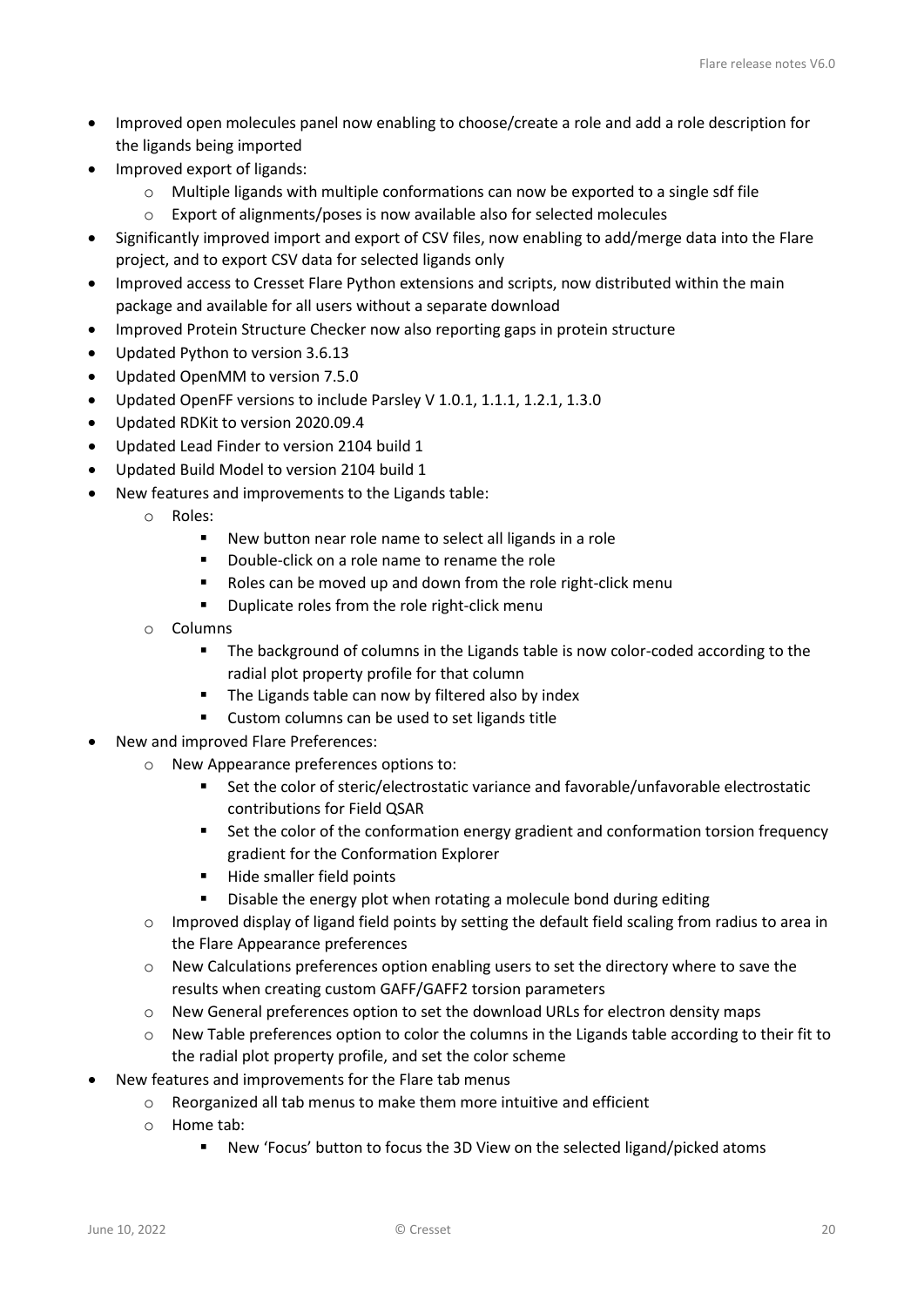- New 'Search Molecules' interface enabling rapid identification of ligands, proteins, proteins residues and protein sequences through text, SMILES and SMARTS search
- New 'Ligand Filters' button to rapidly open the Filters window
- New 'Select' menu to rapidly select the desired subsets of ligands and proteins
- 'Capture Scene' button was moved from the View to the Home tab to facilitate use
- Improved coloring of proteins and ribbons by temperature factor, now coloring also the ligands associated with the protein and showing the temperature factor range to facilitate set up
- **IMPROVED 'Contacts' panel now also showing ligand interactions with metals**
- o Ligands tab
	- Ligands can now be created from SMILES
	- New 'Plot' button to create interactive plots for the columns in the Ligands table
	- New 'Histogram button to create interactive histograms for the columns in the Ligands table
	- New 'Copy to All Ligands' button to copy the current ligand surface settings to all ligands
	- New 'Set Role' button in the Ligand tab to assign ligands to a chosen role
	- New function to assign ligands to roles based on their Murcko scaffold
	- New function to align the 2D image of all ligands in the Ligands table to the image of the selected ligand
- o Protein tab: Loop Modelling, Ramachandran and Contact Map extensions are now installed by default and accessible from the 'Structure' group
- o View tab: new 'Depth of Field' button giving control over camera's aperture, enabling blurring of background objects
- o Help tab: new 'Tours' that guide users through available and customizable experiments
- Protein surfaces:
	- $\circ$  Improved 'Surfaces' window now enabling import/export of electron density maps, and different types of actions on protein surfaces (show/hide, duplicate, export, delete, select associated protein)
	- o Protein surfaces saved in the 'Surfaces' window can now be renamed
	- o Option to color a protein surface according to residue
	- $\circ$  Improved generation of protein surfaces now including only atoms lining the active site
- New option to hide/unhide proteins in the Proteins table

### <span id="page-20-0"></span>Changes in version 4.0.2

- Performance improvements to run ligand-based alignment, ligand minimization and docking experiments from the Flare GUI at a 10K scale
- Fixed bug which prevented FEP calculations to work on GPUs set to PROCESS EXCLUSIVE mode.

### <span id="page-20-1"></span>Changes in version 4.0.1

- Fixed bug in the calculation of predicted ∆G values when running FEP in benchmarking mode, which may have led to an overestimate of the statistical performance (in terms of R2 and MUE) for the project
- Fixed bug which caused Flare to detect the CUDA drivers incorrectly on multi-GPU machines.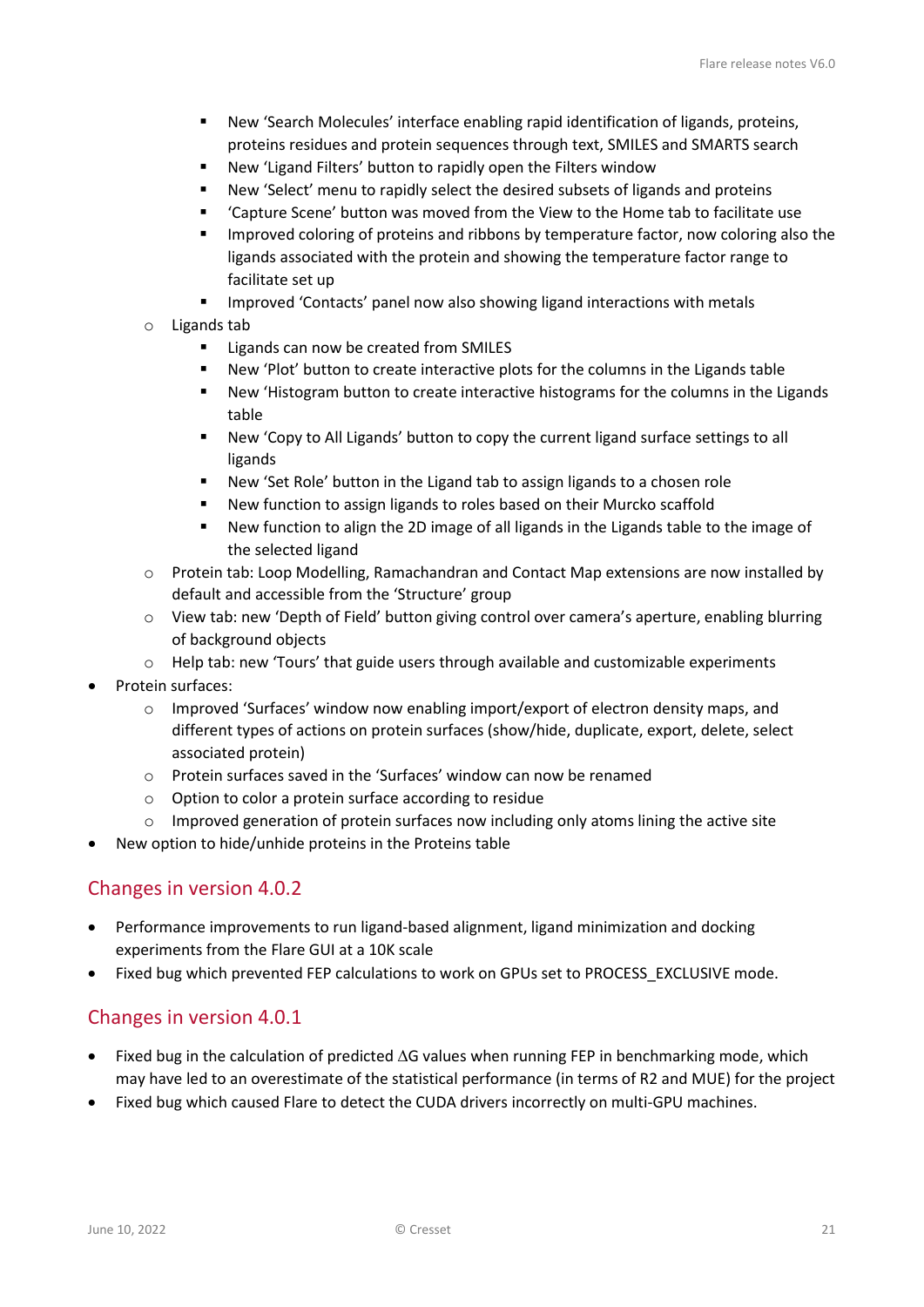# <span id="page-21-0"></span>Changes in version 4.0

- New and improved force fields:
	- $\circ$  New Open Force Field (Parsley 1.1.1 or 1.0.1) for FEP. Dynamics and WaterSwap calculations, with a flexible implementation enabling users to easily update to the latest version
	- o New Custom Force Field wizard to create AMBER GAFF or AMBER GAFF2 custom parameters for ligands of interest, based on Quantum Mechanics calculations
	- o New Parameter Explorer, showing a report for the available custom parameters for GAFF and GAFF2
- New and improved features for FEP calculations:
	- o Faster algorithm, with up to 20% improvement in performance
	- $\circ$  New 'Star-graph' networks, optimized to explore how changes to the selected molecule in the center of the graph affect activity
	- o New 'Production' mode, which adjusts the perturbation network to prefer direct links to molecules with known activity, and uses available experimental activity data in the final computation of ligand ΔG values, enabling more precise calculations
	- $\circ$  New quick-mode, to run the FEP simulation using only single-way calculations, considerably speeding up the calculations
	- o New Atom Mapping viewer, to inspect and modify the current atom mapping for two ligands connected by a link
	- o New FEP resources calculator, providing a detailed report on the total number of ligands, links, perturbations and lambda windows in the project, as well as an estimate of the number of GPU hours required to run the experiment
	- o New, optimized algorithm for calculating predicted activities and associated errors
	- o New option to specify a directory for storing the intermediate results of the FEP calculation
	- o New option to transfer equilibrated protein-ligand complexes back to the main Flare project
	- o New visualization of protein solvent-excluded surfaces
	- o Improved algorithm for inclusion/exclusion of links in the analysis of results
	- o Improved mapping of H atoms, now taking into account 3D coordinates
	- o Improved FEP project creation GUI, now enabling to import activity values in different units, automatically transforming them into ∆G values
	- o Improved logging of FEP calculation results
	- $\circ$  Improved definition of water boxes, now generating smaller, more effective water boxes
	- o Highlighting of unmapped atoms when links are selected
- New and improved features for Dynamics, including:
	- o New Analysis button, opening the Dynamics analysis widget to view:
		- RMSD plot
		- **Plots of physical properties: potential energy and temperature of the system, box** volume and density. These plots can be exported as a .csv file
		- Contacts table, reporting contact statistics for favorable ligand-protein interactions observed during the simulation
		- Measurement plots, which can be created for each measurement (distance, angle or torsion) shown in the 3D window. These plots can be exported as a .csv file
	- o New capability to resume a completed dynamics experiment, adding more calculation time to the simulation
	- $\circ$  Improved, interactive RMSD plots, also showing additional information such as protein name and number of visible atoms
	- o Improved handling of storing/retrieving dynamics trajectories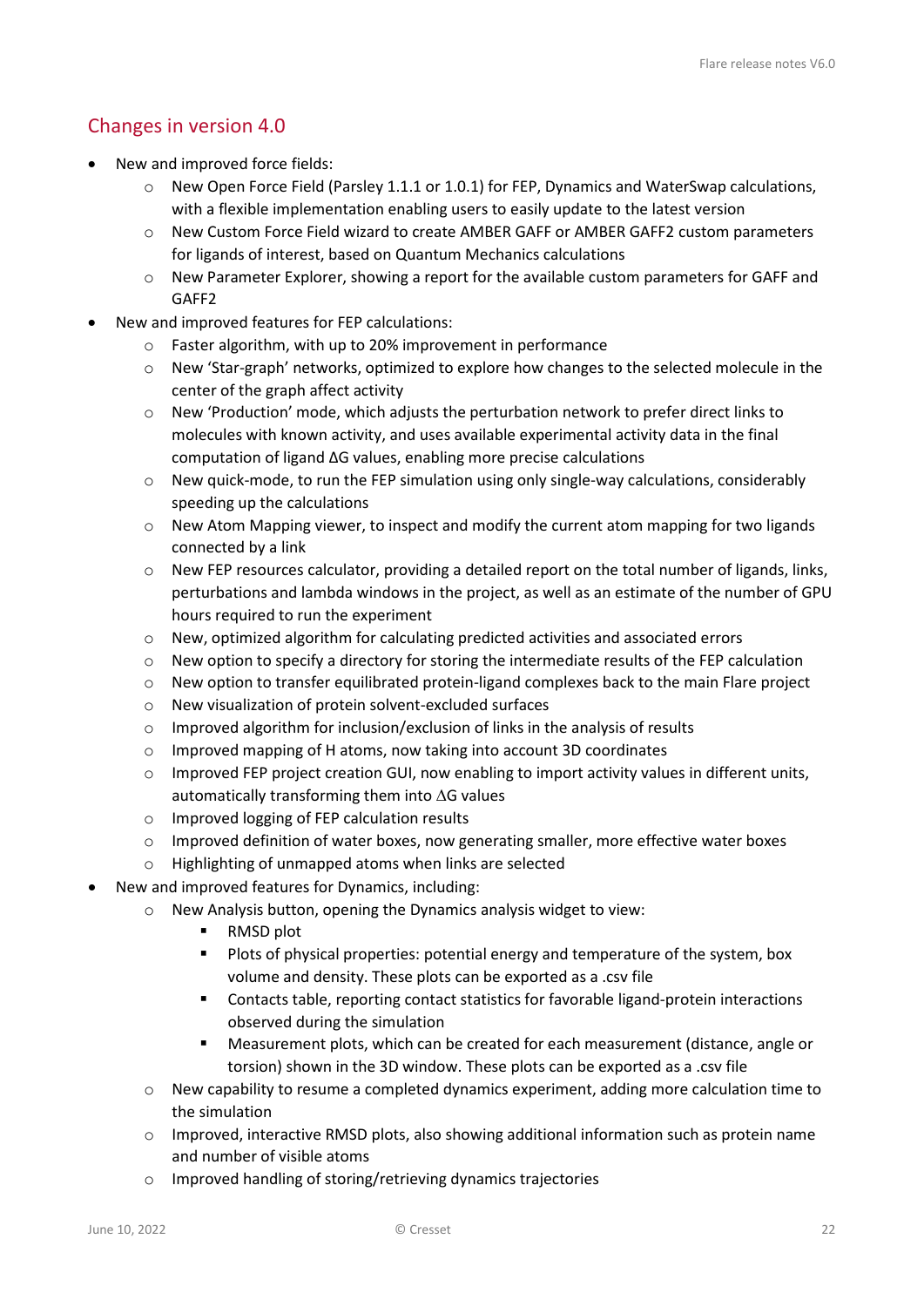- New Structure Check function, to check the selected protein structure for potential problems which could not be resolved during protein preparation
- New and improved protein preparation advanced options:
	- o Option to keep the ligand unchanged during protein preparation (off by default)
	- o Option to fix 1- and 2- residues gaps (on by default). Larger gaps can be fixed using the FREAD Python extension
	- o ATP/ADP are now correctly recognized as cofactors
- Updated Python to version 3.6.9
- Updated OpenMM to version 7.4.1
- Updated RDKit to version 2019.09.3
- Updated Lead Finder and Build Model algorithms
- Improved ligand minimization, now enabling the minimization of multiple ligands at the same time and now reporting the RMSD of the minimized ligand position compared to its pre-minimized starting coordinates
- Improved handling of docking constraints, now enabling to set a maximum tolerated constraint penalty which must not be exceeded for the pose to be retained
- GUI new features:
	- o Option to color ligand and protein atoms by XED partial charge
	- o Protein surfaces can now be shown as wireframe (mesh)
	- o New 'Conf Energy' column in the Ligands table capturing the relative conformation energy for each generated conformer relative to the lowest energy conformation
	- o Option to export of ligands together with their associated protein
	- o Keyboard shortcut 'V' for setting favorites
	- $\circ$  New Color Sequences button to change the background color of residues in the Proteins and Alignment tables to match the color shown in the 3D window, or the secondary structure of the protein
	- o New option to manually cap terminal residues or residues near a gap from the right-click menu
	- o Labelling of atoms according to AMBER type
- GUI improvements:
	- $\circ$  Improved display of relevant protein information in the protein Title tooltip, now reporting the resolution for the imported protein, the total number of residues and heavy atoms
	- o Improved display of salt-bridge interactions
	- o Improved 'Send to Blaze' functionality, now providing information about how to connect Blaze to Flare
	- o Improved handling of error messages now giving hostname information to help debugging on large clusters
	- o Improved export of high-resolution pictures of the 3D window with either opaque or transparent background
- Bug fixes:
	- $\circ$  Fixed bug which occasionally generated unrealistic poses when covalently docking ligands containing a cis amide
	- o Fixed bug which occasionally made covalent docking fail to generate the correct stereoisomer for the docked ligands
	- o Fixed bug which occasionally caused the Home tab to disappear
	- o Other bug fixes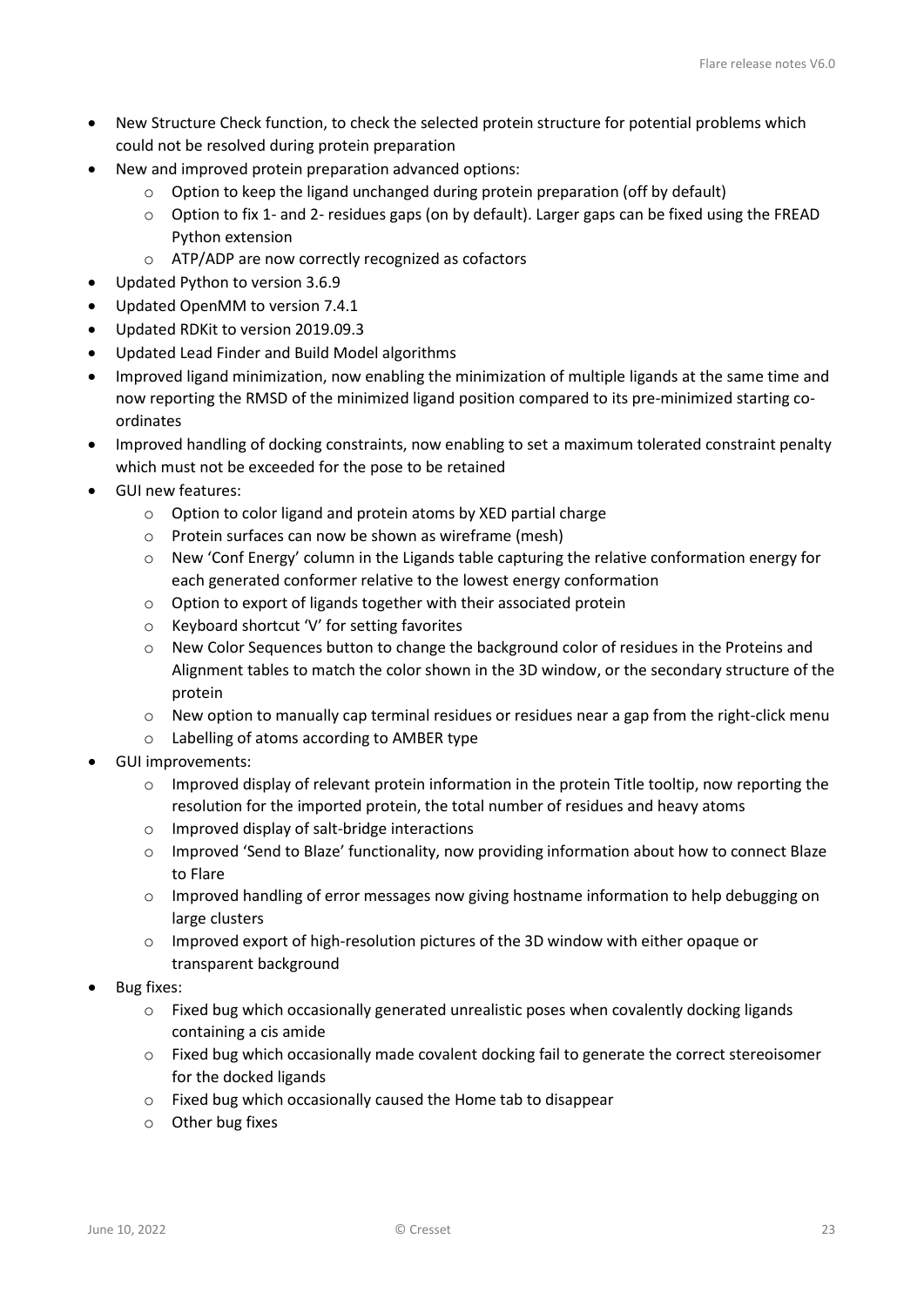# <span id="page-23-0"></span>Changes in version 3.0

- New Free Energy Perturbation ('FEP') module in the Ligand tab, to predict relative binding affinity changes within a congeneric ligand series.
- New 'Covalent Docking' module in the Ligand tab, for predicting the binding pose and interactions of covalent inhibitors
- New template docking option available for standard and ensemble docking experiments, useful in those cases where the pose of a 'template' ligand is known and can be used to bias the docking results for congeneric compounds
- New 'Dynamics' module in the Protein tab, using OpenMM to study the conformational changes of proteins and the stability of ligand-protein complexes
- New 'Conf Hunt and Align' module in the Ligand tab, to perform ligand-based alignment
- GAFF2 force field now available for 3D-RISM, WaterSwap, Dynamics and FEP
- New Tiles view showing a compacted version of the Ligands table
- New Sequence Similarity table reporting the results of sequence alignment in a matrix format
- New and improved editing of ligands, proteins and waters in the 3D window, including all the Molecular Editor functionality of previous Flare releases, enabling at the same time full access to ligand and protein selection and appearance changes functionality. Also including:
	- o Full access to all the periodic table elements
	- o New button to edit protein residue information
	- o New button to fix and reorder protein residues based on current connectivity
	- o New option to edit a selected portion of a molecule
	- o Relative manual movements of proteins now possible
- New functions and options for the Home tab:
	- o Ribbon colors menu, to color protein ribbons independently from the color of carbon atoms, and to color ribbons by residue, protein sequence, protein chain and protein temperature factor
	- o Option in the 'Ribbon' button to set ribbon transparency
	- o Ribbons can now be displayed also for DNA and RNA
	- o Atom colors option to color also non-carbon atoms with a solid color
	- o Option in the Atom Pick panel to pick atoms by name
	- o Option in the Atom Pick panel to find specific residue sequences
- New functions and options for the Ligand tab:
	- o 'New' button to create new ligands from scratch
	- $\circ$  'Constraints' button for adding or removing docking constraints to picked protein atoms, or to set ligand constraints for alignment and virtual screening
	- o 'Send to Blaze' button to run new Blaze searches from Flare
	- o 'Download Blaze Search Results' button to retrieve the results of existing Blaze searches
	- o 'Remove all Tags' option to remove all tags from selected molecules
	- 'Diff' button to show field differences for two selected ligands
- New customizable option in the standard, ensemble, template and covalent docking calculation panels to set the number of independent docking runs for each ligand, keeping the best poses overall
- New 'Show Secondary' button in the Proteins tab to show a colored line above the residue names in the Proteins and Alignment tables, corresponding to the secondary structure
- New functions and options for the View tab:
	- $\circ$  'Synchronize Selections' button to keep in sync the selection of ligands and associated proteins
	- o Option to choose the screen to use for Full Screen mode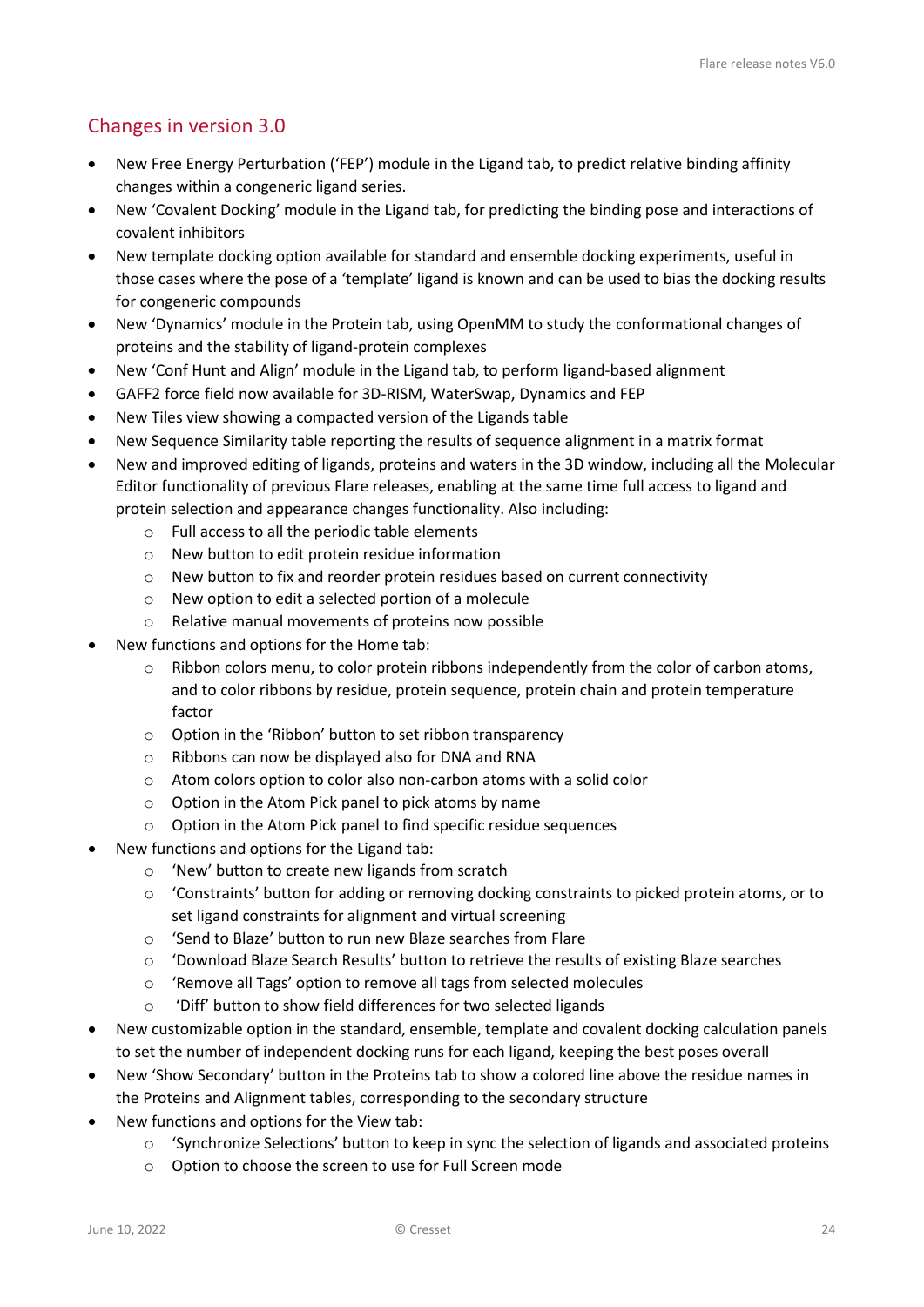- o Option to set the stereo method for the current project
- New Help tab to access Flare documentation and information, giving access to:
	- o Flare manual and Flare Python Developers Guide
	- o 'Tips and Tricks' page on the Cresset website
	- $\circ$  Information about the Flare version and relevant licensing information, including the Flare license expiry date
	- o Cresset website
	- o Flare release notes
	- o Online form to register to the Cresset newsletter
	- o email to Cresset support
	- o Generation of diagnostic data
- New filter button in the Alignment table to show only protein chains belonging to the desired alignment group
- New right-click options in the Proteins and Alignment tables, including:
	- o Choose a specific protein chain to set the residue sequence numbering in the ruler
	- o Select a protein's associated ligands
	- o Invert the current selection of proteins
- New right-click options for the Ligands table, including:
	- o Set ligand constraints for alignment and virtual screening
	- o Select a ligand's associated protein
	- o Clear the protein association
	- o Invert the current selection of ligands
	- o Export selected docked poses and alignments
	- o Convert conformation to poses
	- o Choose any user column as the molecule title
	- o Choose the column to use as a label in the 3D window
	- o Set user column type (text/number)
- New advanced options to disable small side chain movements and to remove atoms from residues with incomplete backbone during protein preparation
- New right-click options for the 3D window:
	- o Add custom labels/annotations to ligand and protein atoms
	- o Select ligands and proteins
	- o Add or remove docking constraints to picked protein atoms
- New import and export of Flare Preferences from the command line
- New Appearance Preferences options:
	- $\circ$  Customizable option to limit the maximum number of ligands to display, giving a warning when the maximum number of ligands is exceeded
	- o Option to disable pink halo highlighting atoms under the mouse cursor
	- o Option to change the default green=good and red=bad colors for good/poor electrostatic complementarity, favorable/unfavorable 3D-RISM waters, favorable/unfavorable interaction free energies for WaterSwap into a custom color
	- o Maximum copy picture size resolution can now be set to 10x
- New Calculations Preferences panel, to set the maximum number of alignments to generate for each ligand
- New Table Preferences panel, to customize visible/hidden columns in the Ligand table and visible/hidden tile items in the Tiles view
- New option to use all available local CPUs, relaxing the 16-CPUs limitation in previous Flare releases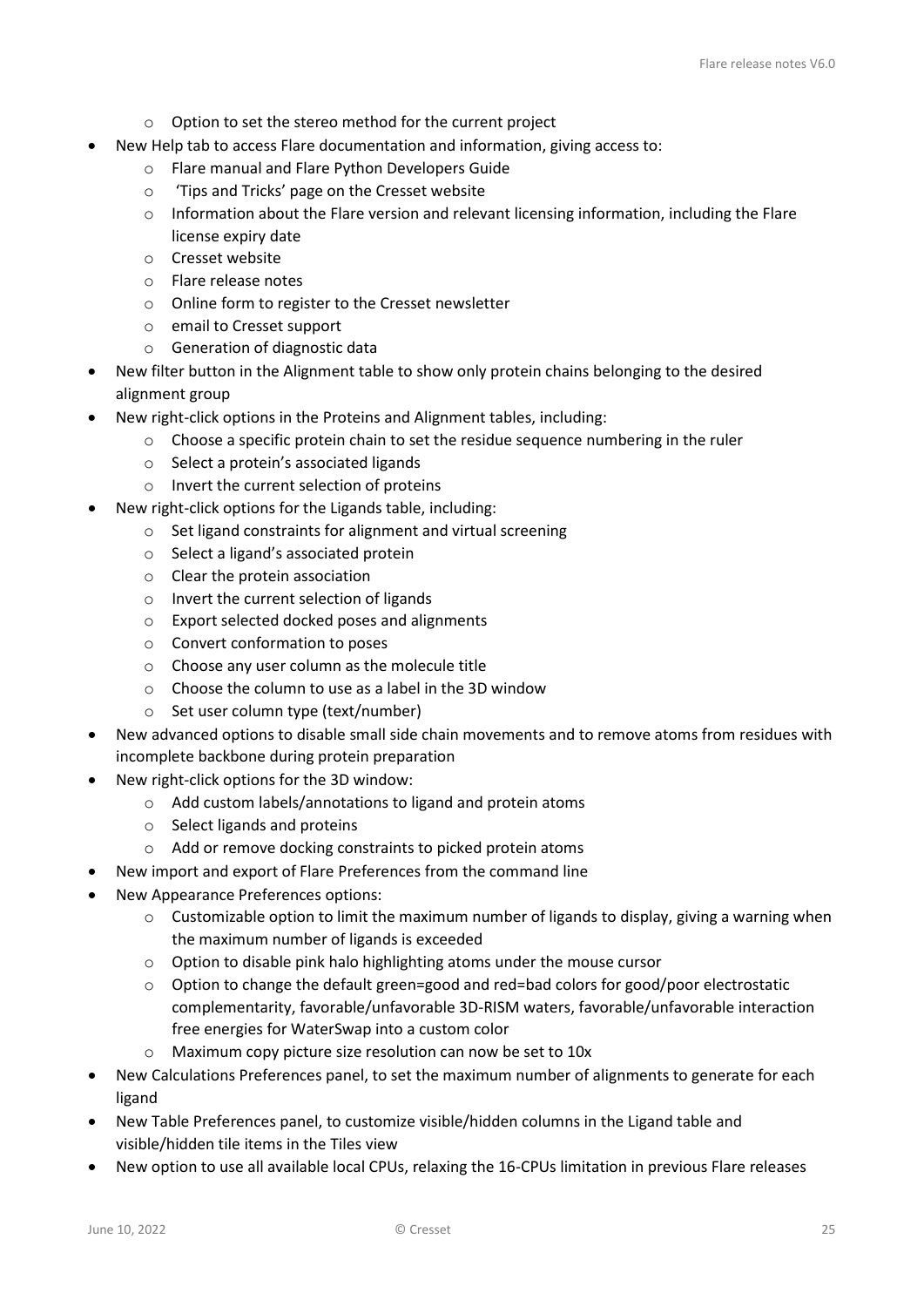- New Blaze Preferences panel, to set-up the communication with Blaze
- Improved and faster XED minimization algorithm
- Improved handling of metals in the XED force field most common metals (Zn, Fe, Mg, Ca etc.) found in a protein environment should be modelled more accurately
- Improved atom typing during protein preparation
- Improved handling of DNA and RNA
- Improved handling of larger datasets
- Improved Electrostatic Complementarity algorithm, including:
	- $\circ$  Restricting the EC calculation to regions of the ligand surface which are in contact with the protein
	- o Calculation of Electrostatic Complementarity scores for ligand alignments
	- o Electrostatic Complementarity scores are now calculated against each associated protein for ensemble docking poses
- Improved 'Accurate but Slow' and 'Very Accurate but Slow' docking calculation methods for standard, ensemble, template and covalent docking, now performing 3 independent docking runs and keeping the best poses overall
- Improved 'Score Only' calculation method mode for standard, ensemble, template and covalent docking, now giving the option to disable pose optimization
- Improved handling of conjugated bonds in Lead Finder
- Improved docking processing panel, now including by default the ion and cofactors chains in the docking experiment
- Updated AmberTools version to AmberTools 2019
- Updated Lead Finder and Build Model algorithms
- Updated Sire to version 2019.1.0
- Updated RDKit to version 2019.03.4
- Improved Contacts panel, including:
	- o New contact definitions for weak H-bonds and salt-bridge interactions
	- $\circ$  Full control on the interactions to show, with fully customizable matrixes for favorable and favorable interactions
	- o New option for keeping the matrixes for favorable and unfavorable interactions in sync
	- o New option to show the interactions in bold style
	- o New option to show only interactions between associated molecules
- Improved Filters window, now including:
	- $\circ$  A new green/red toggle to control whether each filter is enabled or disabled
	- o A new settings button enabling import and export of the set filters
- Improved filtering options for text columns, now including 'equal', 'not equal', 'containing' and 'not containing' options
- Improved structural filters now including pre-defined filters for Ring, Aromatic Ring, Non-ring atom, Chiral atom, H-bond donor and H-bond acceptor
- Improved Processing Preferences panel, including a completely redesigned GUI for setting and customizing multiple Cresset Engine Brokers, and a section to set local GPU processing
- Improved PDB download widget now supporting multiple PDB download paths
- Improved Radial Plots and Multi-Parameter Scoring, including:
	- $\circ$  New settings button in the Radial Plots Properties window, enabling import and export of the radial plot properties profile, and to restore the radial plot properties to default values
	- $\circ$  New option to specify whether invalid values for each property should be shown at the edge or at the center of the radial plot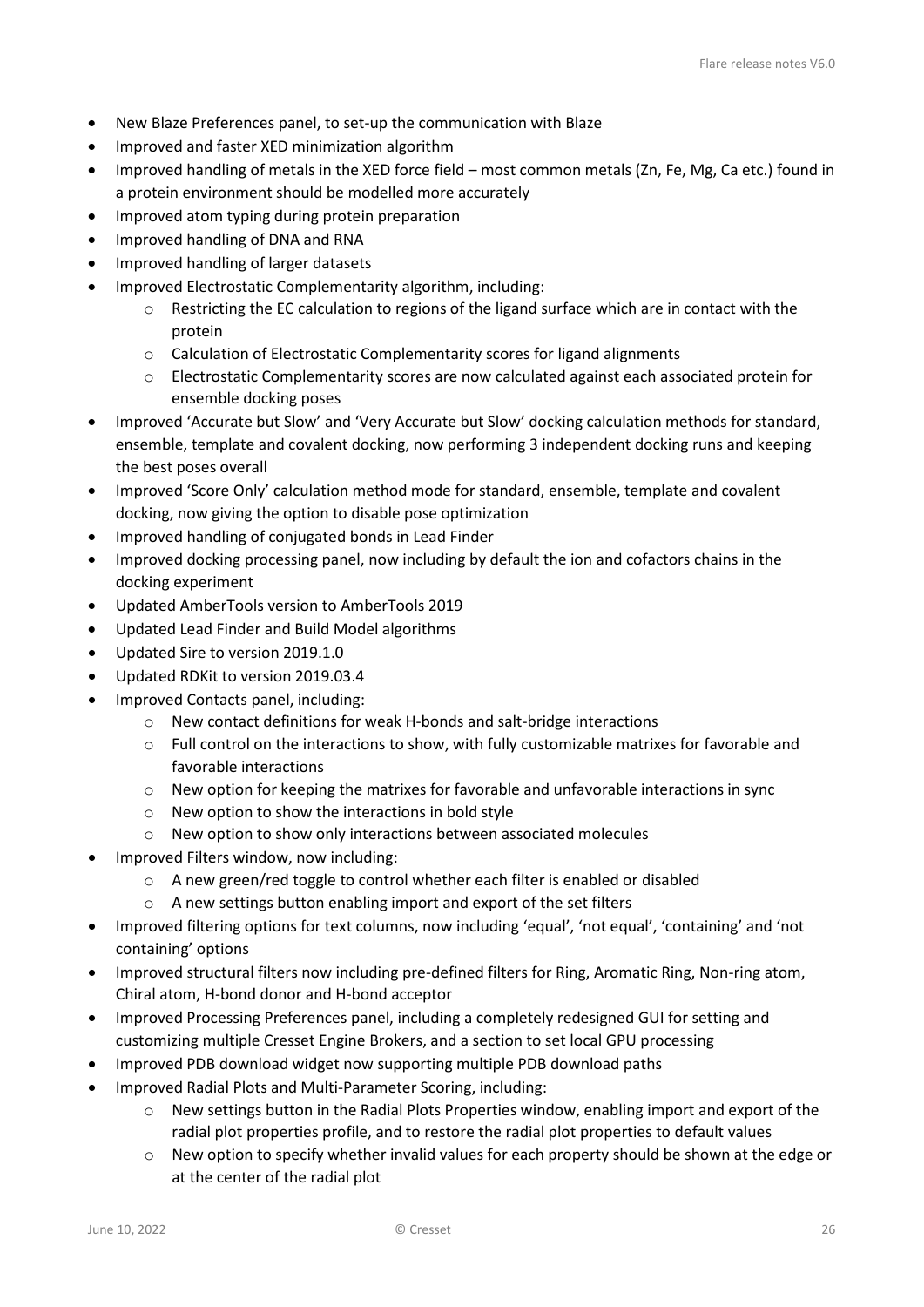- Improved 2D display of molecules
- Improved 'Move to Protein' button in the Ligand tab, now allowing to move a selected ligand to a new protein in the Proteins table
- Proteins can now be sorted and reverse-sorted by protein title in the Proteins and Alignment tables
- Improved way for drawing of sequence alignment constraints
- Calculation and display of protein surfaces is now performed by default on visible atoms
- Improved export of molecules with drag-and-drop, now exporting all Ligands table data as sdf tags.
- Improved 'Atoms' button to show/hide atoms and bonds, now giving the option to show only picked atoms
- Improved 'Color by residue' function, now coloring atoms and ribbons by residue type
- Smoother transition across Storyboard scenes
- Improved layout of all Flare ribbon menus

### <span id="page-26-0"></span>Changes in version 2.0.1

• Windows only release, to fix an issue causing an incorrect update of the 3D window. This issue only affects systems with an Intel GPU and drivers version 24.\* or later on the Windows operating system.

### <span id="page-26-1"></span>Changes in version 2.0

- New Flare Python API enabling Flare functionality to be accessed from Python and customization of the Flare interface. Python scripts can be run from the Flare graphical user interface (GUI) or by the command line pyflare
- New Python tab in the Flare GUI providing access to the Flare Python API functions within the Flare GUI
- New Electrostatic Complementarity Scores, calculated for each ligand based on the associated protein and saved as columns in the Ligands table. These provide three alternative quantitative scores of how well the electrostatics of one or more ligand(s) matches that of the associated protein active site
- New electrostatic complementarity surfaces for ligand and proteins, providing a detailed visual map of ligand/protein electrostatic complementarity
- New electrostatic potential surfaces for ligands and proteins, colored according to the electrostatic potential calculated with the XED force field
- New coloring of protein surfaces by secondary structure and Wimley-White residue hydrophobicity
- New Ensemble Docking functionality, for considering active site flexibility when alternative active site conformations of the same protein are available
- New Filter window, to show in the Ligands table only the ligands that conform to a desired set of rules. Includes filtering on numerical values, text data, Boolean values, tags, ligand structure using either a SMARTS string or a substructure sketched into the Flare Molecule Editor
- New Storyboard window, to capture scenes recording all details from the 3D window that can easily be recalled when needed, including the capability to annotate and rename scenes
- New Radial Plot in the Ligands table to support Multi-Parameter Scoring
- New 3D-RISM Surfaces button, to recalculate and display 3D-RISM surfaces when a completed 3D-RISM analysis is available for the selected proteins
- New 'Promote Pose to Ligand' menu button to promote a chosen docked pose to ligand status
- New 'Delete Docking Grid on Selected Proteins' function to delete unused docking energy grids, reducing the amount of disk space in the saved Flare project
- New spherical clipping of protein surfaces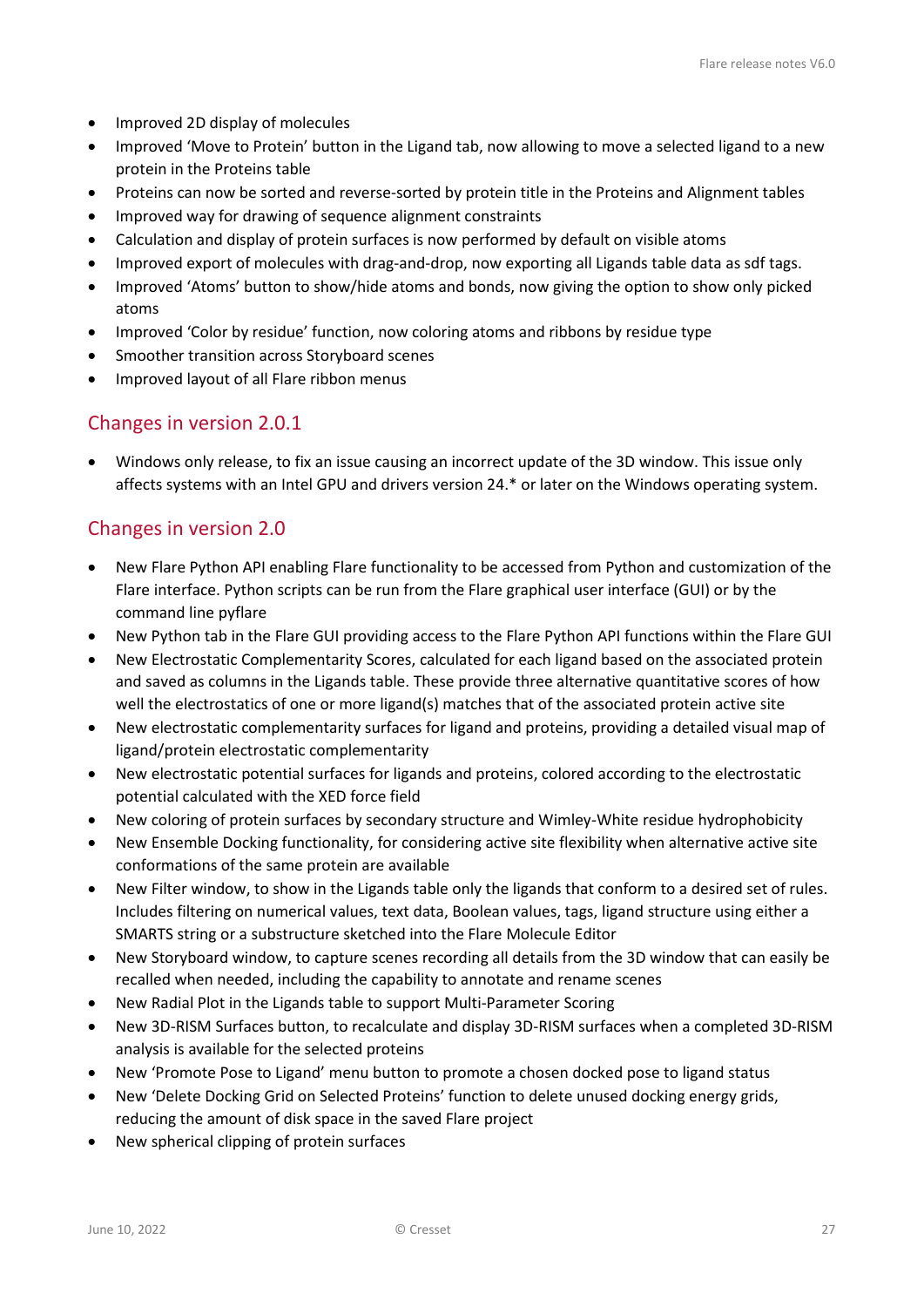- New border text displaying relevant information at the edge of the 3D window, especially useful when working in grid mode
- New 'Export all proteins' functionality
- New export file format for proteins as PDB files with Amber conventions
- New export of ligand field surfaces
- New 'Move to protein' menu button to merge a ligand to a chosen protein structure
- New button in Flare Appearance Preferences to swap color of Cresset fields (blue/red)
- Updated Lead Finder and Build Model algorithms
- Updated sire (which contains WaterSwap) to version 2018.1.0
- Updated AmberTools to version 18
- Updated RDKit to version 2018.03.1
- Improved protein superimposition now allowing the superimposition of all proteins *vs.* selected proteins
- Improved coloring of crystallographic water molecules according to calculated 3D-RISM ∆G
- Improved WaterSwap workflow
- Improved weighting scheme for consensus calculated free energy of binding from WaterSwap runs
- Improved functionality of Protein Surfaces window, now enabling the update of saved protein field and molecular surfaces in terms of transparency, quality and chains included
- Improved definitions for ligand-protein interactions, as fully documented in the Flare manual
- Improved import of peptides as ligands
- The FieldEngine binary now enables the setting of the maximum number of cores the process should use
- Improved performance of multi-threaded docking runs
- Improved layout of the functions in the Protein tab
- Improved display of protein entries in the Protein table: the protein name is now the PDB code/file name for the protein; name column is resizable; background color for the 'visibility' icon matches the color of protein carbon atoms
- Improved right-click menus
- Improved 'mark as favorite' behavior for ligands
- Improved functionality for moving all/chosen ligand(s) from protein(s) into the Ligands table
- Improved logging for most functions
- Improved ligand minimization, protein preparation dialogs
- Improved clipping of front and back Z-planes in the 3D window, now allowing to choose whether the ligands should be affected by the clip planes
- Improved Flare shortcuts
- Lots of additional improvements and bug fixes.

# <span id="page-27-0"></span>Version 1.0

• Initial release of Flare.

### <span id="page-27-1"></span>File Format Compatibility

Flare project files saved with a minor version of Flare can be read by any version of Flare with the same minor version number. For example, a Flare project file saved with Flare 4.0.2 can be opened with 4.0, likewise a Flare project file saved with Flare 4.0 can be read with 4.0.2.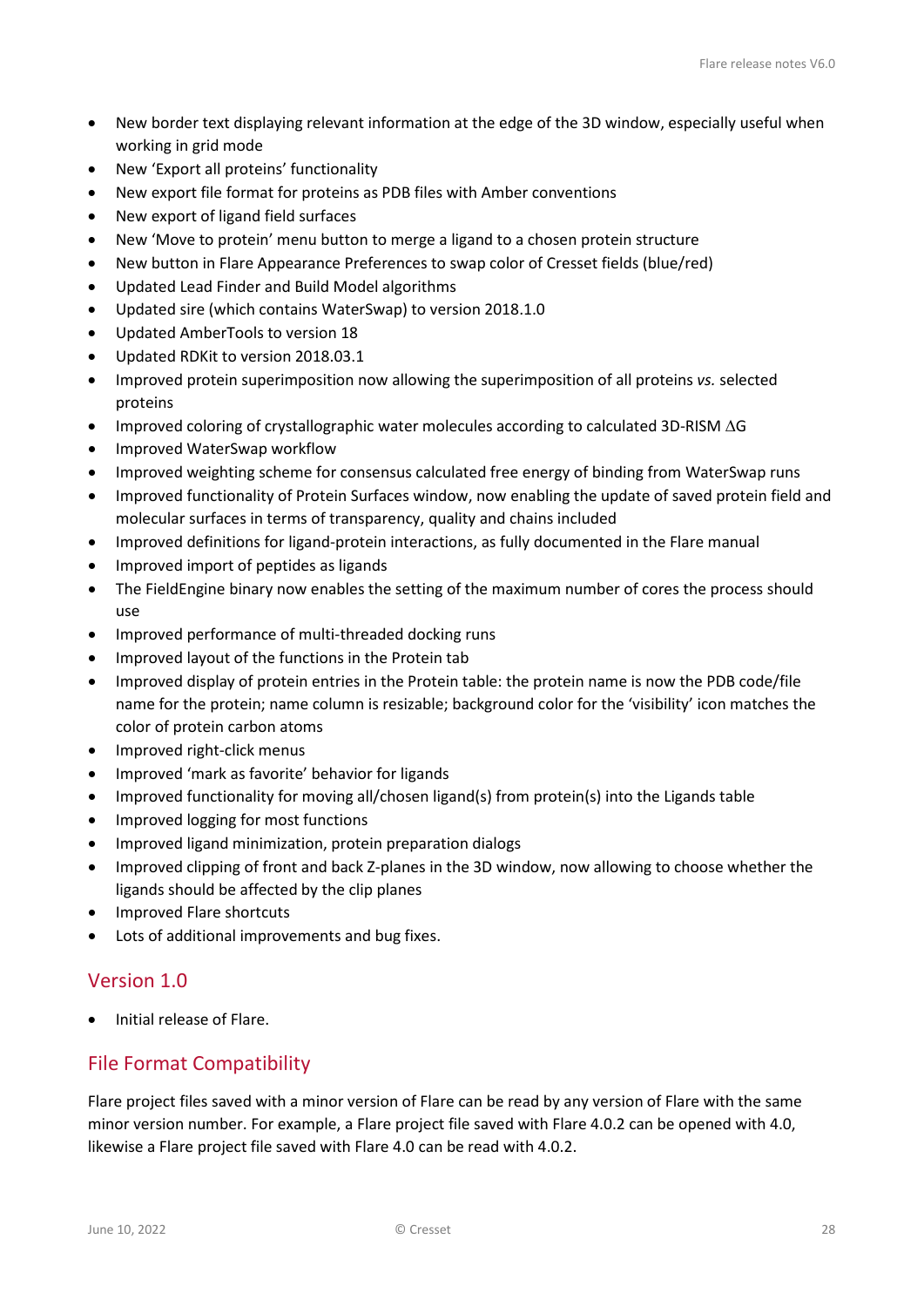Newer versions of Flare can open any project file saved with an older version of Flare. For example, Flare 6.0 can open Flare 2.0 project files.

Flare can save project files as an older format by selecting 'File'  $\rightarrow$  'Save Project As' and setting the 'Save as Type' to the previous version. For example, Flare 6.0 can save a Flare 5.0 project file.

Flare can also read the following data from Forge/Torch projects:

- Ligands
- **Conformations**
- Alignments
- The protein

However, the following data will not be imported:

- Field points on ligands and conformations
- QSAR Models
- Activity Miner data
- Constraints
- FieldTemplater projects

The reason for this is that Flare unlike Forge/Torch uses a distance-dependent dielectric (DDD) in field calculations: mixing Flare field points with field points from Forge/Torch is scientifically invalid. For the same reason, alignments should be rescored to recalculate the similarity values using DDD fields.

### <span id="page-28-0"></span>Uninstalling Flare

#### <span id="page-28-1"></span>Windows

Flare can be uninstalled using the standard 'Apps & features' tool.

- 1. In the search box on the taskbar, type 'Add or remove programs' and select it from the results.
- 2. In the 'Apps & features' window, find 'Cresset Flare'.
- 3. Click on the on the 'Cresset Flare' icon and select Uninstall, then follow the directions on the screen.

#### <span id="page-28-2"></span>Linux

If Flare was installed from a rpm package, it can be uninstalled with one of the following command lines, depending on whether it was installed with the rpm or yum command:

rpm -e cresset-flare-<vers>-1.<arch>

or

yum erase cresset-flare-<vers>-1.<arch>

If Flare was installed by unpacking a tar.xz file, it will be sufficient to remove the Flare folder from the disk.

#### <span id="page-28-3"></span>macOS

In the Finder sidebar, click 'Applications'. Drag the Flare icon from the Applications folder to the Trash (located at the end of the Dock).